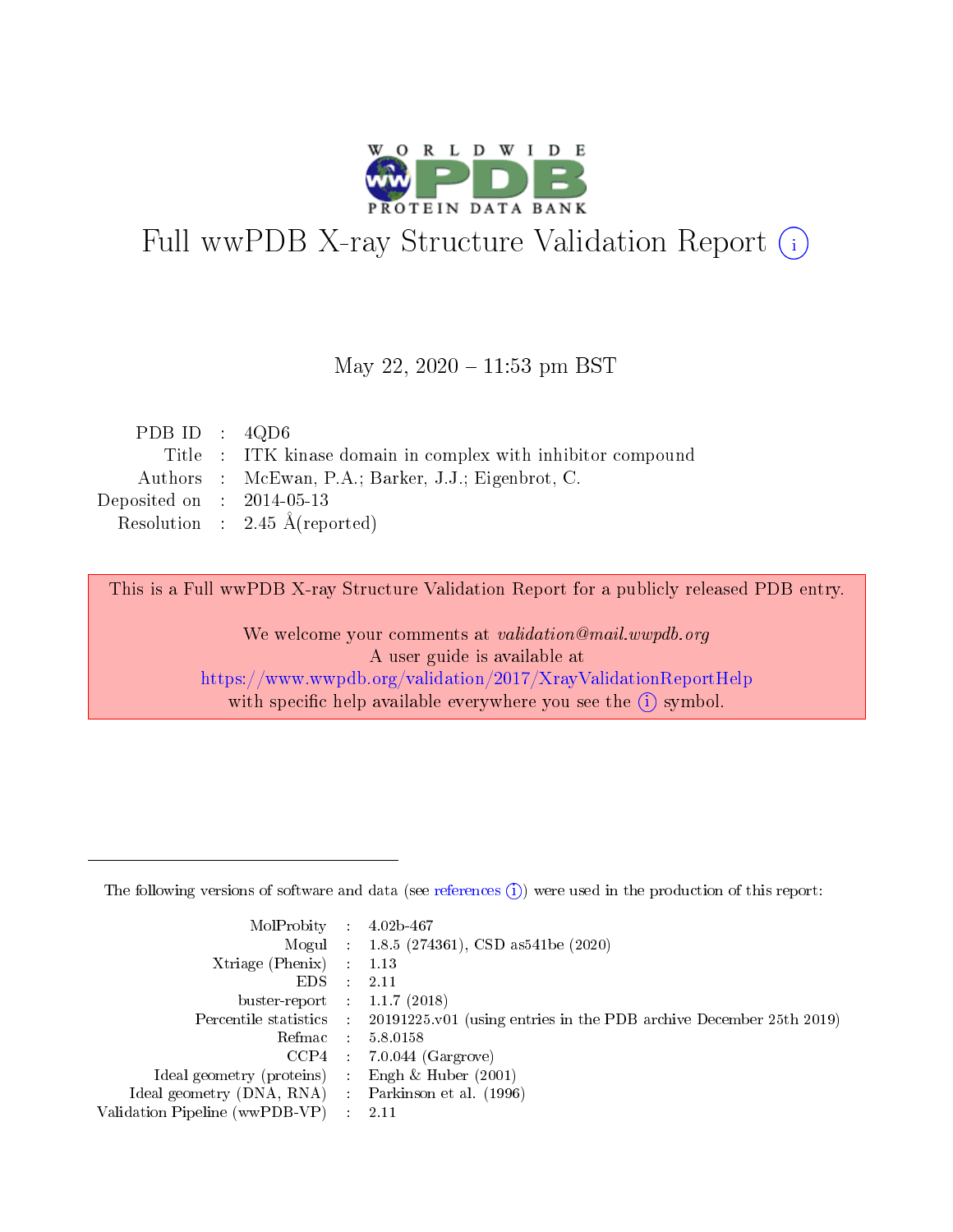# 1 [O](https://www.wwpdb.org/validation/2017/XrayValidationReportHelp#overall_quality)verall quality at a glance  $(i)$

The following experimental techniques were used to determine the structure: X-RAY DIFFRACTION

The reported resolution of this entry is 2.45 Å.

Percentile scores (ranging between 0-100) for global validation metrics of the entry are shown in the following graphic. The table shows the number of entries on which the scores are based.



| Metric                | Whole archive        | Similar resolution                                                     |  |  |
|-----------------------|----------------------|------------------------------------------------------------------------|--|--|
|                       | $(\#\text{Entries})$ | $(\#\text{Entries},\,\text{resolution}\,\,\text{range}(\textup{\AA}))$ |  |  |
| $R_{free}$            | 130704               | $1544(2.48-2.44)$                                                      |  |  |
| Clashscore            | 141614               | $1613(2.48-2.44)$                                                      |  |  |
| Ramachandran outliers | 138981               | $1598(2.48-2.44)$                                                      |  |  |
| Sidechain outliers    | 138945               | $1598(2.48-2.44)$                                                      |  |  |
| RSRZ outliers         | 127900               | $1523(2.48-2.44)$                                                      |  |  |

The table below summarises the geometric issues observed across the polymeric chains and their fit to the electron density. The red, orange, yellow and green segments on the lower bar indicate the fraction of residues that contain outliers for  $>=3, 2, 1$  and 0 types of geometric quality criteria respectively. A grey segment represents the fraction of residues that are not modelled. The numeric value for each fraction is indicated below the corresponding segment, with a dot representing fractions <=5% The upper red bar (where present) indicates the fraction of residues that have poor fit to the electron density. The numeric value is given above the bar.

| Mol | Chain | $\mid$ Length | Quality of chain |     |    |
|-----|-------|---------------|------------------|-----|----|
|     |       | 266           | 2%<br>64%        | 23% | 8% |
|     |       | 266           | 2%<br>62%        | 26% | 9% |

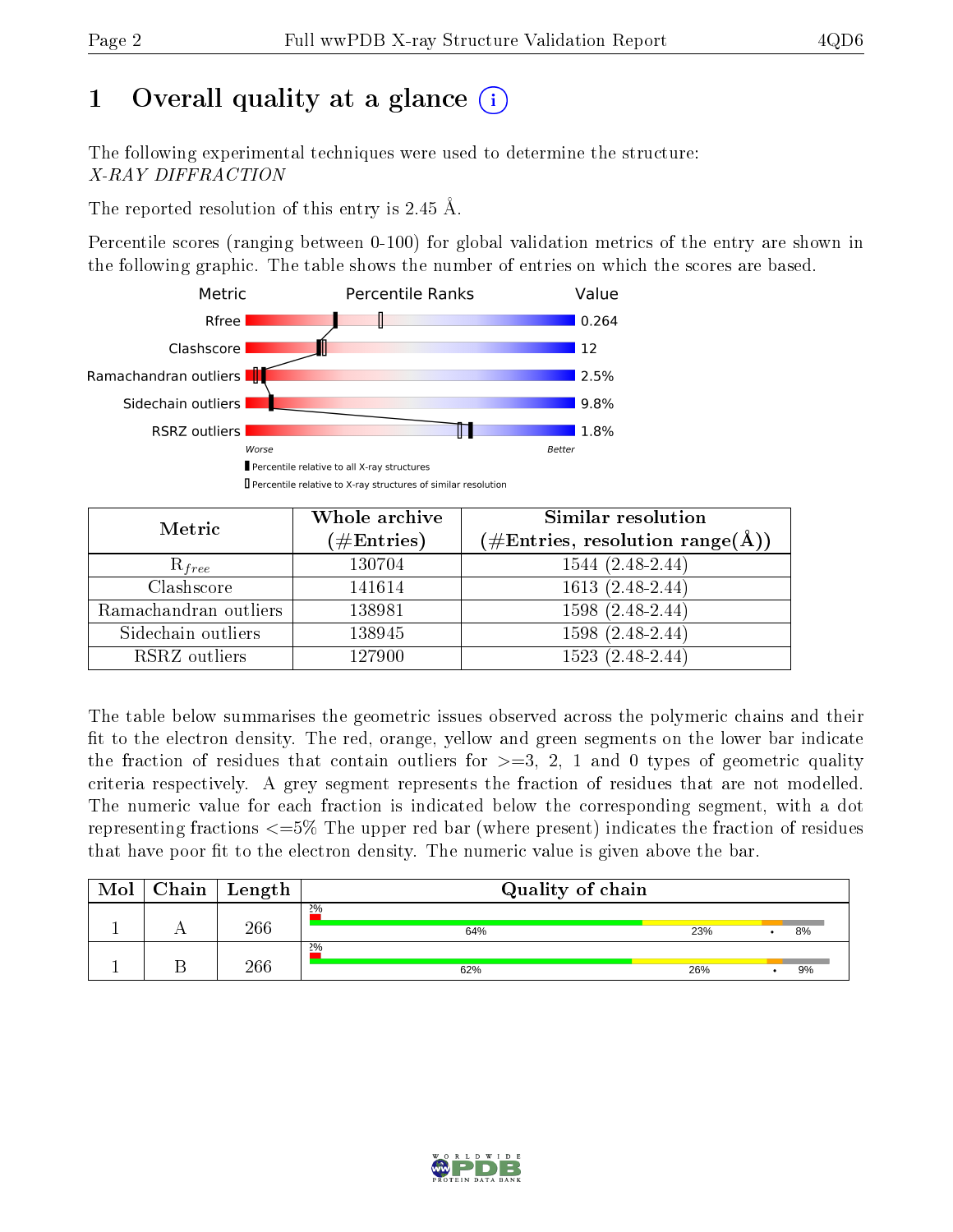# 2 Entry composition  $\left( \cdot \right)$

There are 3 unique types of molecules in this entry. The entry contains 3988 atoms, of which 0 are hydrogens and 0 are deuteriums.

In the tables below, the ZeroOcc column contains the number of atoms modelled with zero occupancy, the AltConf column contains the number of residues with at least one atom in alternate conformation and the Trace column contains the number of residues modelled with at most 2 atoms.

| Mol |  | $\vert$ Chain $\vert$ Residues | Atoms       |                 |     |  |  |  | $\text{ZeroOcc}$   AltConf   Trace |  |
|-----|--|--------------------------------|-------------|-----------------|-----|--|--|--|------------------------------------|--|
|     |  | 244                            |             | Total C N       |     |  |  |  |                                    |  |
|     |  |                                | 1944        | 1242 322 364 16 |     |  |  |  |                                    |  |
|     |  | 243                            | $\rm Total$ | $\mathbf C$     | - N |  |  |  |                                    |  |
|     |  |                                | 1955        | 1248 326 365 16 |     |  |  |  |                                    |  |

• Molecule 1 is a protein called Tyrosine-protein kinase ITK/TSK.

There are 6 discrepancies between the modelled and reference sequences:

| Chain | Residue | Modelled   | Actual<br>Comment |                       | Reference         |
|-------|---------|------------|-------------------|-----------------------|-------------------|
|       | 355     | GLY        |                   | <b>EXPRESSION TAG</b> | <b>UNP Q08881</b> |
|       | 356     | SER.       |                   | <b>EXPRESSION TAG</b> | <b>UNP Q08881</b> |
|       | 512     | GLU        | TYR.              | ENGINEERED MUTATION   | <b>UNP Q08881</b> |
|       | 355     | <b>GLY</b> |                   | <b>EXPRESSION TAG</b> | <b>UNP Q08881</b> |
|       | 356     | SER.       |                   | <b>EXPRESSION TAG</b> | <b>UNP Q08881</b> |
|       | 512     | GLU        | TYR.              | ENGINEERED MUTATION   | <b>UNP Q08881</b> |

• Molecule 2 is trans-4-({6-[(5-phenyl-1H-pyrazol-3-yl)amino]-4-(phenylsulfonyl)pyridin-2-yl} amino)cyclohexanol (three-letter code: 30T) (formula:  $\rm{C_{26}H_{27}N_{5}O_{3}S}$ ).



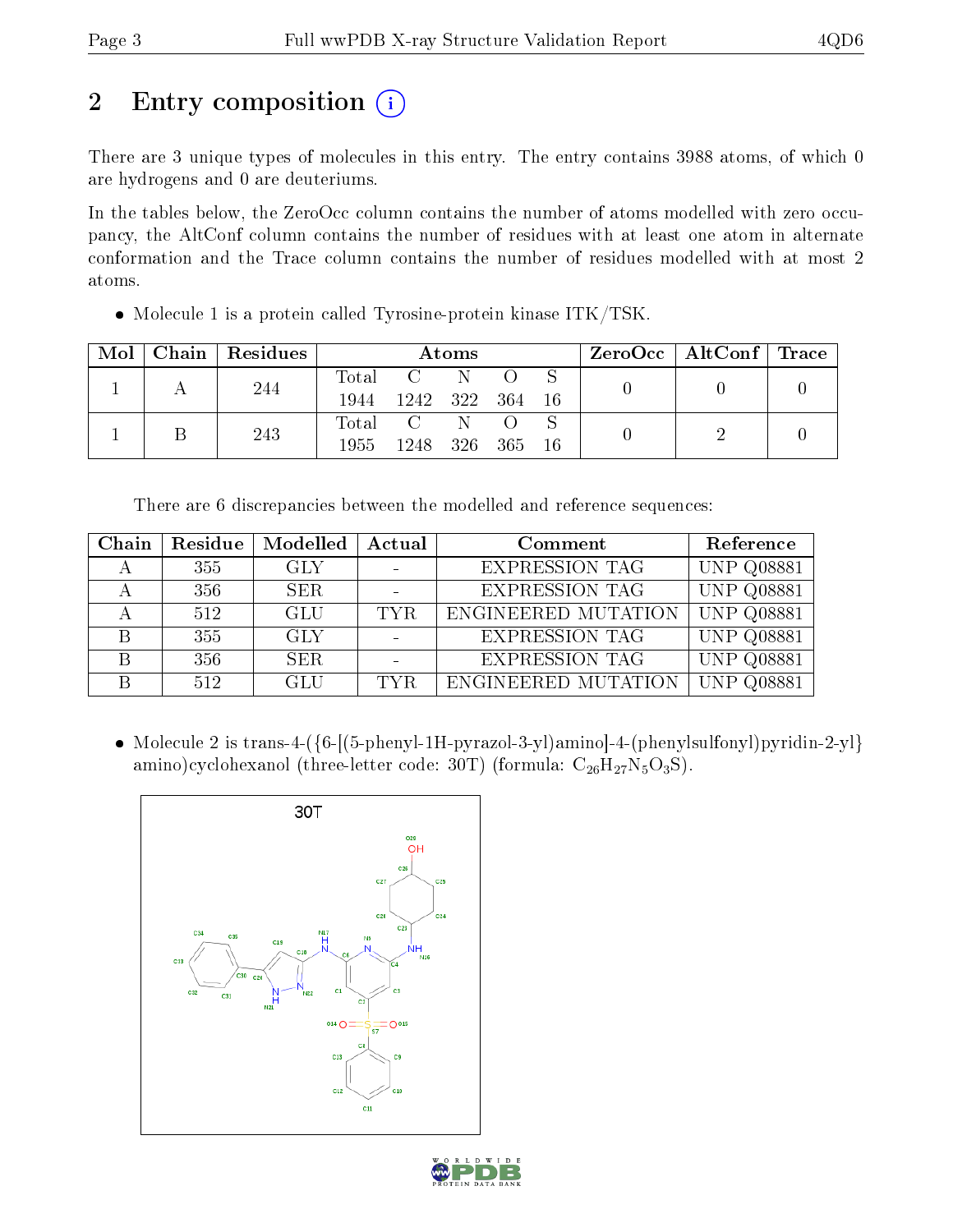|  | $Mol$   Chain   Residues | Atoms                     |        |  |  | $ZeroOcc \   \ AltConf$ |  |  |  |
|--|--------------------------|---------------------------|--------|--|--|-------------------------|--|--|--|
|  |                          | Total C N O S             |        |  |  |                         |  |  |  |
|  |                          | $35 \t 26 \t 5 \t 3 \t 1$ |        |  |  |                         |  |  |  |
|  |                          | Total C N O S             |        |  |  |                         |  |  |  |
|  |                          | 35                        | 26 5 3 |  |  |                         |  |  |  |

 $\bullet\,$  Molecule 3 is water.

|  | Mol   Chain   Residues | Atoms   | ZeroOcc   AltConf |
|--|------------------------|---------|-------------------|
|  |                        | Total O |                   |
|  |                        | Total   |                   |

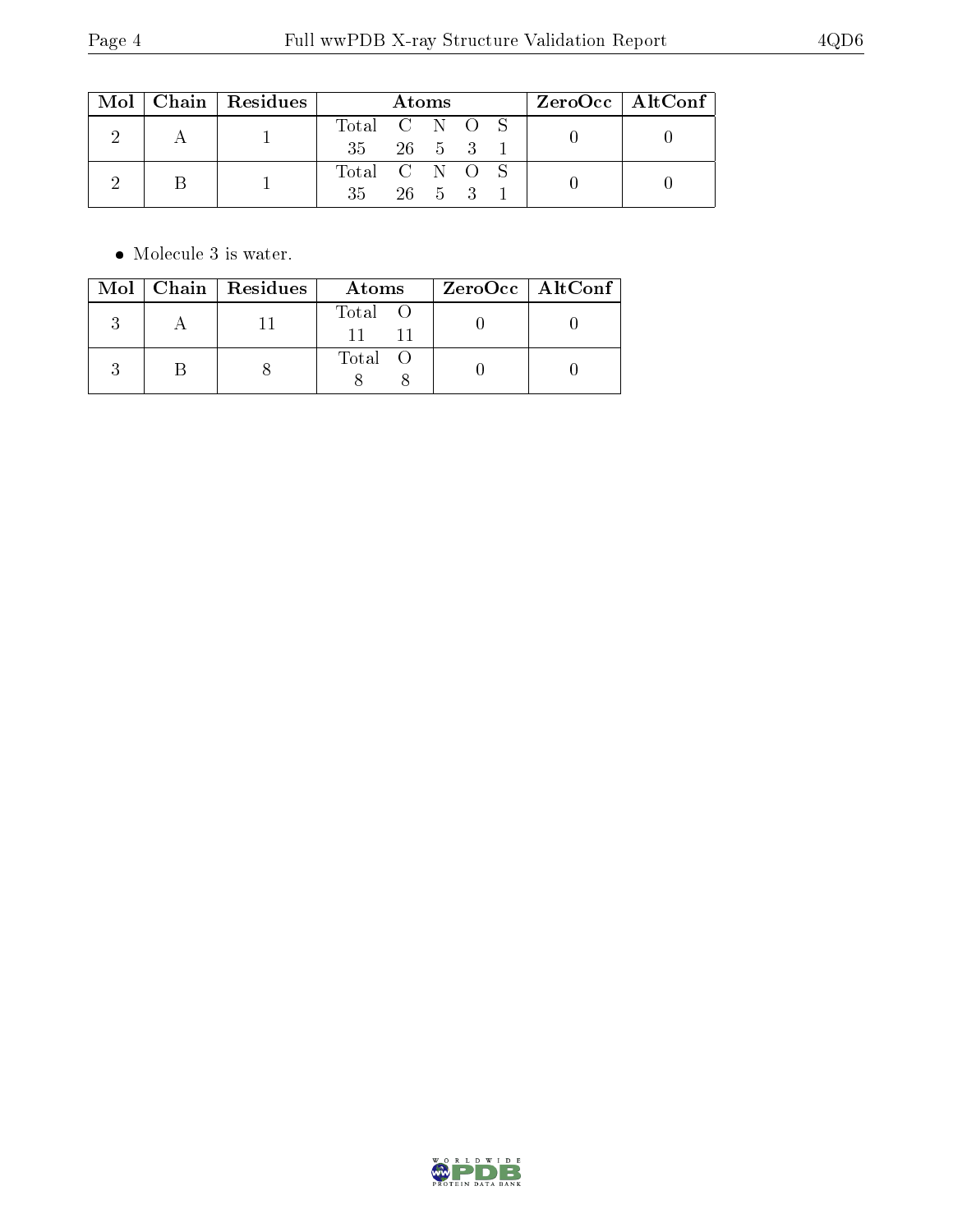# 3 Residue-property plots  $(i)$

These plots are drawn for all protein, RNA and DNA chains in the entry. The first graphic for a chain summarises the proportions of the various outlier classes displayed in the second graphic. The second graphic shows the sequence view annotated by issues in geometry and electron density. Residues are color-coded according to the number of geometric quality criteria for which they contain at least one outlier: green  $= 0$ , yellow  $= 1$ , orange  $= 2$  and red  $= 3$  or more. A red dot above a residue indicates a poor fit to the electron density (RSRZ  $> 2$ ). Stretches of 2 or more consecutive residues without any outlier are shown as a green connector. Residues present in the sample, but not in the model, are shown in grey.



• Molecule 1: Tyrosine-protein kinase ITK/TSK

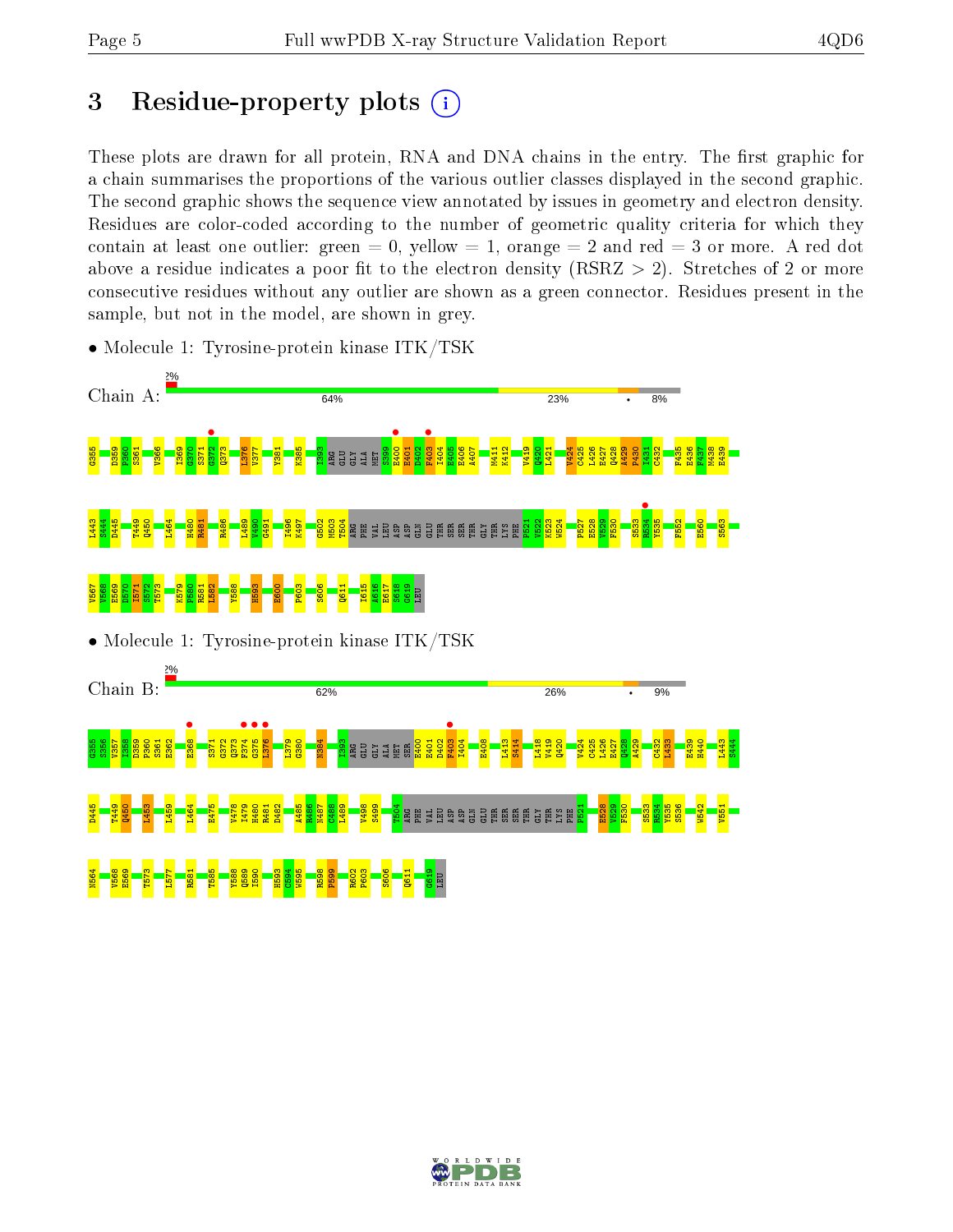## 4 Data and refinement statistics  $(i)$

| Property                                                             | Value                                            | Source                       |
|----------------------------------------------------------------------|--------------------------------------------------|------------------------------|
| Space group                                                          | P 21 21 21                                       | Depositor                    |
| Cell constants                                                       | $40.06\text{\AA}$ 94.32Å 156.34Å                 | Depositor                    |
| a, b, c, $\alpha$ , $\beta$ , $\gamma$                               | $90.00^{\circ}$ $90.00^{\circ}$<br>$90.00^\circ$ |                              |
| Resolution $(A)$                                                     | 80.76<br>$-2.45$                                 | Depositor                    |
|                                                                      | 80.76<br>$-2.45$                                 | <b>EDS</b>                   |
| % Data completeness                                                  | $98.4(80.76-2.45)$                               | Depositor                    |
| (in resolution range)                                                | 98.4 (80.76-2.45)                                | <b>EDS</b>                   |
| $R_{merge}$                                                          | (Not available)                                  | Depositor                    |
| $R_{sym}$                                                            | (Not available)                                  | Depositor                    |
| $\langle I/\sigma(I) \rangle^{-1}$                                   | $2.31$ (at 2.45Å)                                | Xtriage                      |
| Refinement program                                                   | REFMAC 5.7.0032                                  | Depositor                    |
|                                                                      | 0.209<br>, 0.267                                 | Depositor                    |
| $R, R_{free}$                                                        | $0.208$ ,<br>0.264                               | DCC                          |
| $R_{free}$ test set                                                  | 1137 reflections $(5.11\%)$                      | wwPDB-VP                     |
| Wilson B-factor $(A^2)$                                              | 50.0                                             | Xtriage                      |
| Anisotropy                                                           | 0.092                                            | Xtriage                      |
| Bulk solvent $k_{sol}(e/\mathring{A}^3)$ , $B_{sol}(\mathring{A}^2)$ | 0.32, 41.2                                       | <b>EDS</b>                   |
| L-test for twinning <sup>2</sup>                                     | $< L >$ = 0.45, $< L2$ > = 0.27                  | Xtriage                      |
| Estimated twinning fraction                                          | No twinning to report.                           | $\overline{\text{X}}$ triage |
| $\overline{F_o}, \overline{F_c}$ correlation                         | 0.95                                             | <b>EDS</b>                   |
| Total number of atoms                                                | 3988                                             | wwPDB-VP                     |
| Average B, all atoms $(A^2)$                                         | $56.0\,$                                         | wwPDB-VP                     |

Xtriage's analysis on translational NCS is as follows: The analyses of the Patterson function reveals a significant off-origin peak that is 71.55  $\%$  of the origin peak, indicating pseudo-translational symmetry. The chance of finding a peak of this or larger height randomly in a structure without pseudo-translational symmetry is equal to 2.5782e-06. The detected translational NCS is most likely also responsible for the elevated intensity ratio.

<sup>&</sup>lt;sup>2</sup>Theoretical values of  $\langle |L| \rangle$ ,  $\langle L^2 \rangle$  for acentric reflections are 0.5, 0.333 respectively for untwinned datasets, and 0.375, 0.2 for perfectly twinned datasets.



<span id="page-5-1"></span><span id="page-5-0"></span><sup>1</sup> Intensities estimated from amplitudes.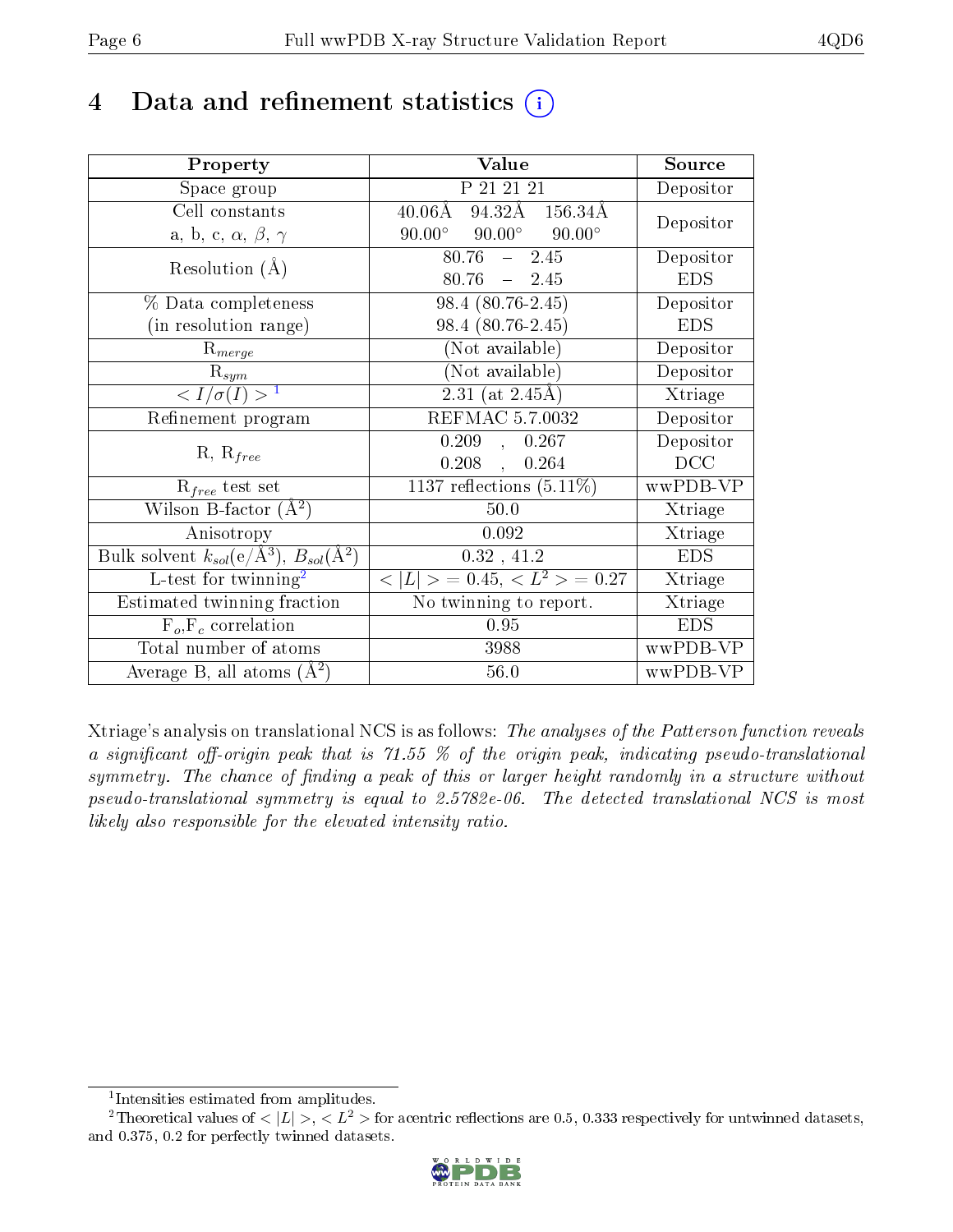# 5 Model quality  $(i)$

### 5.1 Standard geometry  $(i)$

Bond lengths and bond angles in the following residue types are not validated in this section: 30T

The Z score for a bond length (or angle) is the number of standard deviations the observed value is removed from the expected value. A bond length (or angle) with  $|Z| > 5$  is considered an outlier worth inspection. RMSZ is the root-mean-square of all Z scores of the bond lengths (or angles).

| Mol | Chain |      | Bond lengths                 | Bond angles |                    |  |
|-----|-------|------|------------------------------|-------------|--------------------|--|
|     |       | RMSZ | $\vert \# \vert Z \vert > 5$ | RMSZ        | $\# Z  > 5$        |  |
|     |       | 0.73 | 0/1987                       | 0.85        | $1/2682(0.0\%)$    |  |
|     | B     | 0.74 | 0/1998                       | 0.88        | 0/2696             |  |
| AĦ  | ΑH    | 0.73 | 0/3985                       | 0.86        | $1/5378$ $(0.0\%)$ |  |

There are no bond length outliers.

All (1) bond angle outliers are listed below:

| $\mid$ Mol $\mid$ Chain $\mid$ Res $\mid$ Type $\mid$ |  | Atoms                                | Observed( $^{\circ}$ )   Ideal( $^{\circ}$ ) |  |
|-------------------------------------------------------|--|--------------------------------------|----------------------------------------------|--|
|                                                       |  | ILE $\vert$ CG1-CB-CG2 $\vert$ -5.10 | 100.11                                       |  |

There are no chirality outliers.

There are no planarity outliers.

#### 5.2 Too-close contacts  $(i)$

In the following table, the Non-H and H(model) columns list the number of non-hydrogen atoms and hydrogen atoms in the chain respectively. The H(added) column lists the number of hydrogen atoms added and optimized by MolProbity. The Clashes column lists the number of clashes within the asymmetric unit, whereas Symm-Clashes lists symmetry related clashes.

| $\text{Mol}$ |   |      | $\vert$ Chain $\vert$ Non-H $\vert$ H(model) | H(added) | <b>Clashes</b> | $\sim$ Symm-Clashes |
|--------------|---|------|----------------------------------------------|----------|----------------|---------------------|
|              |   | 1944 |                                              | 1900     | 46             |                     |
|              |   | 1955 |                                              | 1911     | 46             |                     |
|              |   | 35   |                                              | 27       |                |                     |
|              |   | 35   |                                              | 27       |                |                     |
|              |   |      |                                              |          |                |                     |
|              | R |      |                                              |          |                |                     |
|              |   | 3988 |                                              | 3865     | 92             |                     |

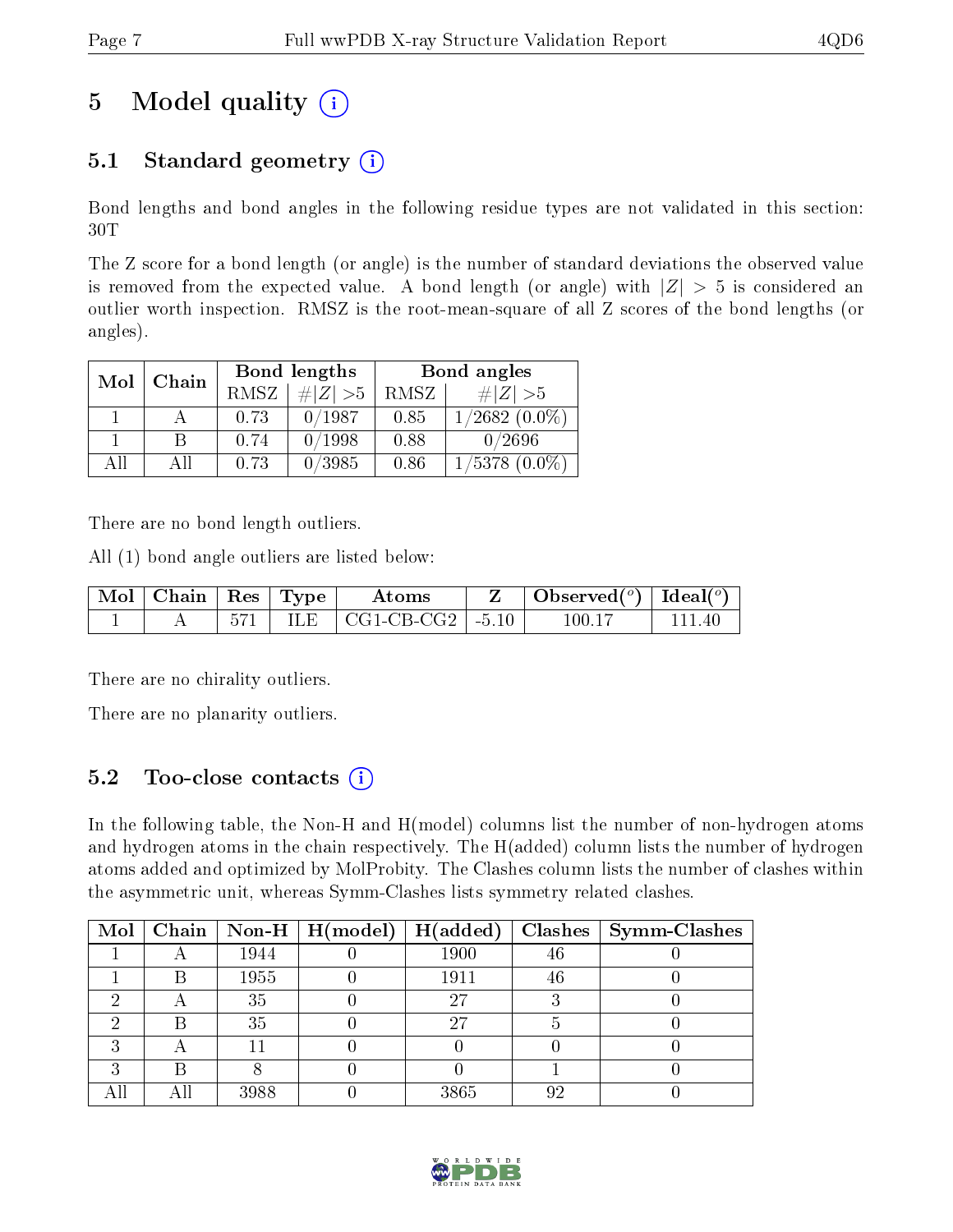The all-atom clashscore is defined as the number of clashes found per 1000 atoms (including hydrogen atoms). The all-atom clashscore for this structure is 12.

All (92) close contacts within the same asymmetric unit are listed below, sorted by their clash magnitude.

| Atom-1                          | Atom-2               | Interatomic       | Clash         |  |
|---------------------------------|----------------------|-------------------|---------------|--|
|                                 |                      | distance $(\AA)$  | overlap $(A)$ |  |
| 1: A:503:MET:HB3                | 1: A:504:THR:HA      | 1.12              | 1.12          |  |
| 1:A:429:ALA:HB3                 | 1:A:430:PRO:HD2      | 1.37              | 1.06          |  |
| 1: A:503:MET:CB                 | 1: A: 504:THR:HA     | 2.00              | 0.86          |  |
| 1:A:429:ALA:CB                  | 1:A:430:PRO:HD2      | 2.10              | 0.81          |  |
| 1: A:503:MET:HB3                | 1: A:504:THR:CA      | 2.04              | 0.78          |  |
| 1:A:429:ALA:CB                  | 1:A:430:PRO:CD       | 2.66              | 0.74          |  |
| $1: A: 552:$ PHE:O              | 1:A:582:LEU:HD13     | 1.89              | 0.72          |  |
| 1:A:427:GLU:HB2                 | 1:B:360:PRO:HG3      | 1.70              | 0.72          |  |
| 1:B:480:HIS:O                   | 1:B:481[A]:ARG:HB2   | 1.88              | 0.72          |  |
| 1:A:377:VAL:HG21                | 2:B:701:30T:H15      | 1.71              | 0.71          |  |
| 1: A: 366: VAL: HG21            | 1: A:381:TYR:CE1     | 2.25              | 0.71          |  |
| 1:A:429:ALA:HB3                 | 1:A:430:PRO:CD       | 2.18              | 0.69          |  |
| 1:B:418:LEU:HD23                | 1:B:498:VAL:HB       | 1.74              | 0.68          |  |
| 1:B:445:ASP:O                   | 1:B:449:THR:HG23     | 1.96              | 0.66          |  |
| $2:A:701:\overline{30T:H12}$    | 2:A:701:30T:H10      | 1.76              | 0.66          |  |
| 1:A:582:LEU:H                   | $1: A:582:$ LEU:HD12 | 1.61              | 0.65          |  |
| 1:A:429:ALA:O                   | 1:A:430:PRO:C        | 2.34              | 0.64          |  |
| 1:A:481:ARG:HG2                 | 1: A: 535: TYR: CD2  | 2.33              | 0.64          |  |
| 1: A: 359: ASP: OD1             | 1: A:361: SER:OG     | 2.16              | 0.63          |  |
| 1:A:407:ALA:O                   | 1: A: 411: MET:HG3   | 1.99              | 0.63          |  |
| 1:A:445:ASP:O                   | 1: A:449:THR:HG23    | 1.98              | 0.63          |  |
| 1: A:425: CYS:HB3               | 1: A: 432: CYS: SG   | $\overline{2.40}$ | 0.61          |  |
| 1:B:384:ASN:H                   | 1:B:384:ASN:HD22     | 1.47              | 0.61          |  |
| 1: A: 563: SER: O               | 1:A:567:VAL:HG23     | 2.00              | 0.60          |  |
| 1: B:400: GLU:C                 | 1:B:402:ASP:H        | 2.05              | 0.59          |  |
| 1:B:528:GLU:OE2                 | 1:B:602:ARG:NH2      | $\overline{2.32}$ | 0.58          |  |
| 1:B:400:GLU:O                   | 1:B:402:ASP:N        | 2.37              | 0.58          |  |
| 1:B:373:GLN:C                   | 1:B:375:GLY:H        | 2.05              | 0.58          |  |
| $1:$ A:419:VAL:HG21             | 1:A:489:LEU:HD12     | 1.86              | 0.58          |  |
| 1:B:414:SER:HB2                 | 1:B:420:GLN:HE22     | 1.68              | 0.57          |  |
| 1:B:577:LEU:O                   | 1: B: 588: TYR: OH   | 2.19              | 0.57          |  |
| $1:A:481:AR\overline{G:HG2}$    | 1: A: 535: TYR: CE2  | 2.39              | 0.57          |  |
| 1:B:479:ILE:HB                  | 1:B:481[B]:ARG:HE    | 1.69              | 0.57          |  |
| $1: B:542: \overline{TRP: CZ3}$ | 1:B:595:TRP:O        | 2.57              | 0.57          |  |
| 1: A:480: HIS:O                 | 1:A:481:ARG:HB2      | 2.04              | 0.55          |  |
| 1:A:369:ILE:HG22                | 2:B:701:30T:H7       | 1.89              | 0.54          |  |
| 2:B:701:30T:H10                 | 2:B:701:30T:H12      | 1.92              | 0.52          |  |

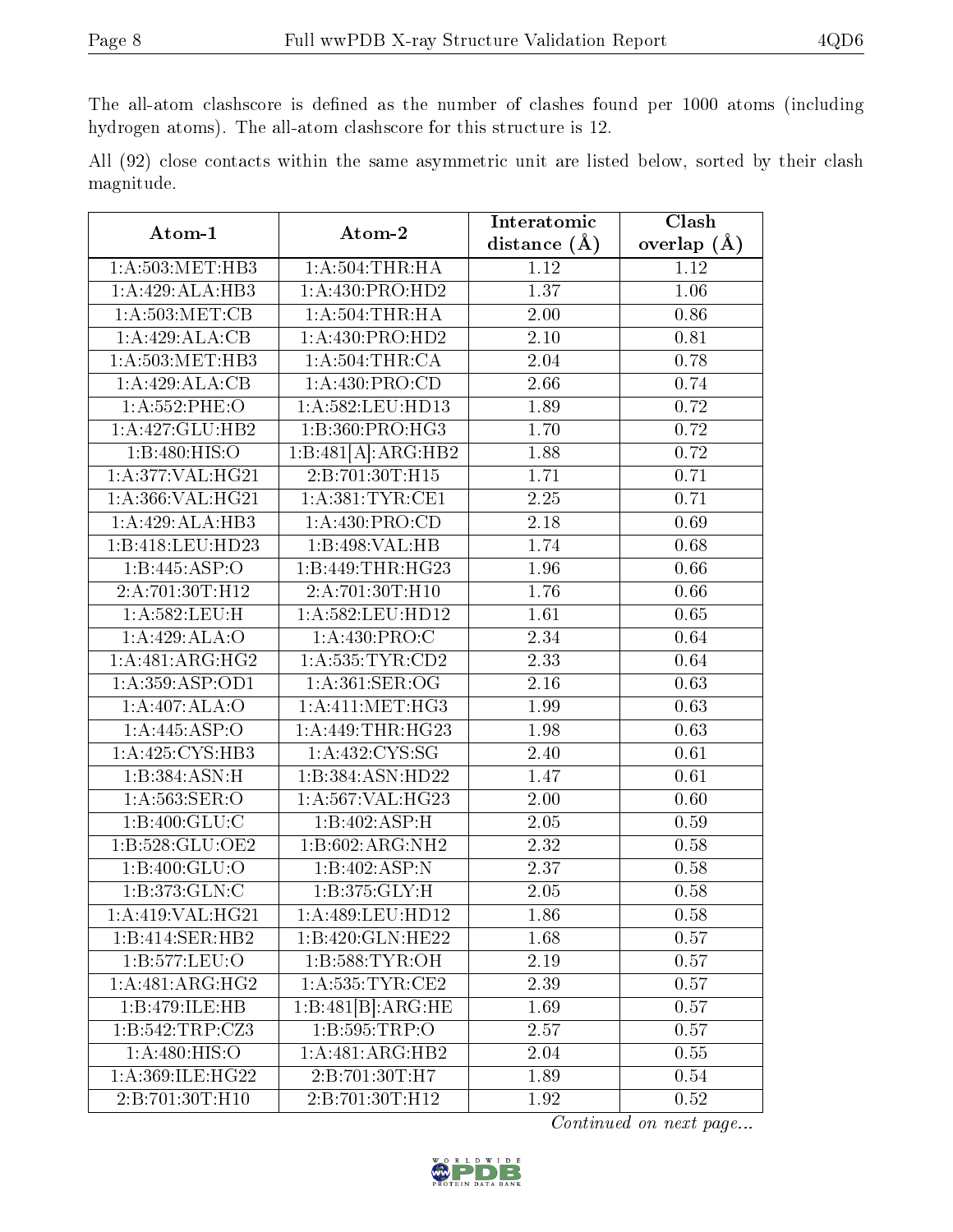| Atom-1             |                                        | Interatomic       | Clash           |
|--------------------|----------------------------------------|-------------------|-----------------|
|                    | Atom-2                                 | distance $(\AA)$  | overlap $(\AA)$ |
| 1: A:438:MET:HE3   | 1:A:491:GLY:CA                         | 2.39              | 0.52            |
| 1:B:459:LEU:HB3    | 1:B:551:VAL:HG12                       | 1.91              | 0.52            |
| 1:A:527:PRO:HA     | $1: A:530:$ PHE:CE1                    | 2.45              | 0.52            |
| 1:A:376:LEU:N      | 1:A:376:LEU:HD23                       | 2.25              | $0.51\,$        |
| 1:A:428:GLN:HG2    | 1:B:360:PRO:CB                         | 2.40              | 0.51            |
| 1:B:569:GLU:O      | 1:B:573:THR:HG23                       | 2.11              | 0.50            |
| 1:A:593:HIS:CE1    | 1: A:603: PRO:HD3                      | 2.46              | 0.50            |
| 1:B:379:LEU:HD12   | 1:B:380:GLY:H                          | 1.75              | 0.50            |
| 1: A:371: SER:HA   | 1:A:376:LEU:HA                         | 1.94              | 0.48            |
| 1:B:419:VAL:HG21   | 1:B:489:LEU:HD12                       | 1.93              | 0.48            |
| 1:A:428:GLN:HG2    | 1:B:360:PRO:HB3                        | 1.96              | 0.48            |
| 1:A:435:PHE:CD2    | 2:A:701:30T:H24                        | 2.49              | 0.48            |
| 1:B:593:HIS:ND1    | 1:B:603:PRO:HD3                        | 2.29              | 0.47            |
| 1:B:542:TRP:HZ3    | 1:B:595:TRP:O                          | 1.97              | 0.47            |
| 1:B:450:GLN:HG3    | 1:B:453:LEU:HD23                       | 1.95              | 0.47            |
| 1:B:590:ILE:HD11   | 1:B:611:GLN:NE2                        | $\overline{2.30}$ | 0.47            |
| 1:B:425:CYS:O      | 1:B:432:CYS:HB2                        | 2.15              | 0.47            |
| 1:B:481[B]:ARG:NH2 | 3: B:804: HOH:O                        | 2.26              | 0.47            |
| 2:A:701:30T:N5     | 2:A:701:30T:C19                        | 2.77              | 0.47            |
| 1:A:523:LYS:HB2    | $1:$ A:524:TRP:CE3                     | 2.50              | 0.46            |
| 1:B:373:GLN:C      | 1:B:375:GLY:N                          | 2.68              | 0.46            |
| 1: A:366: VAL: CG2 | 1: A: 381: TYR: CE1                    | 2.97              | 0.46            |
| 1:B:379:LEU:HD12   | 1:B:380:GLY:N                          | 2.29              | 0.46            |
| 1:B:480:HIS:O      | 1:B:481[B]:ARG:HB2                     | 2.15              | 0.46            |
| 1:B:479:ILE:HG22   | $1:B:481[B]:\overline{\text{ARG:HG3}}$ | 1.97              | 0.46            |
| 1:B:424:VAL:HG12   | 1:B:433:LEU:HD12                       | 1.98              | 0.45            |
| 1:A:355:GLY:N      | 1:B:408:GLU:OE2                        | 2.49              | 0.45            |
| 1:B:439:GLU:HB3    | 1:B:440:HIS:CD2                        | 2.51              | 0.45            |
| 1:B:359:ASP:O      | 1:B:362:GLU:HG3                        | 2.18              | 0.44            |
| 1:A:443:LEU:HD13   | 1:A:496:ILE:HD12                       | 1.98              | 0.44            |
| 1: A:438: MET:CE   | 1: A:491: GLY:HA3                      | 2.48              | 0.44            |
| 1:B:564:ASN:O      | 1:B:568:VAL:HG23                       | 2.18              | 0.43            |
| 1:B:482:ASP:O      | 1:B:487:ASN:ND2                        | 2.45              | 0.43            |
| 1:A:376:LEU:H      | 1:A:376:LEU:HD23                       | 1.84              | 0.43            |
| 1:B:413:LEU:HD11   | 1:B:478:VAL:HG21                       | 2.01              | 0.43            |
| 2:B:701:30T:C19    | 2:B:701:30T:N5                         | 2.82              | 0.43            |
| 1:A:436:GLU:OE1    | 1:A:497:LYS:NZ                         | 2.37              | 0.42            |
| 1: A:600: GLU:CD   | 1: A:600: GLU: H                       | 2.22              | 0.42            |
| 1: B: 375: GLY: O  | 1:B:376:LEU:CB                         | 2.66              | 0.42            |
| 1: B: 585: THR:O   | 1: B: 589: GLN: HG3                    | 2.19              | 0.42            |
| 1: B: 375: GLY:O   | 1:B:376:LEU:HB3                        | 2.20              | 0.42            |

Continued from previous page...

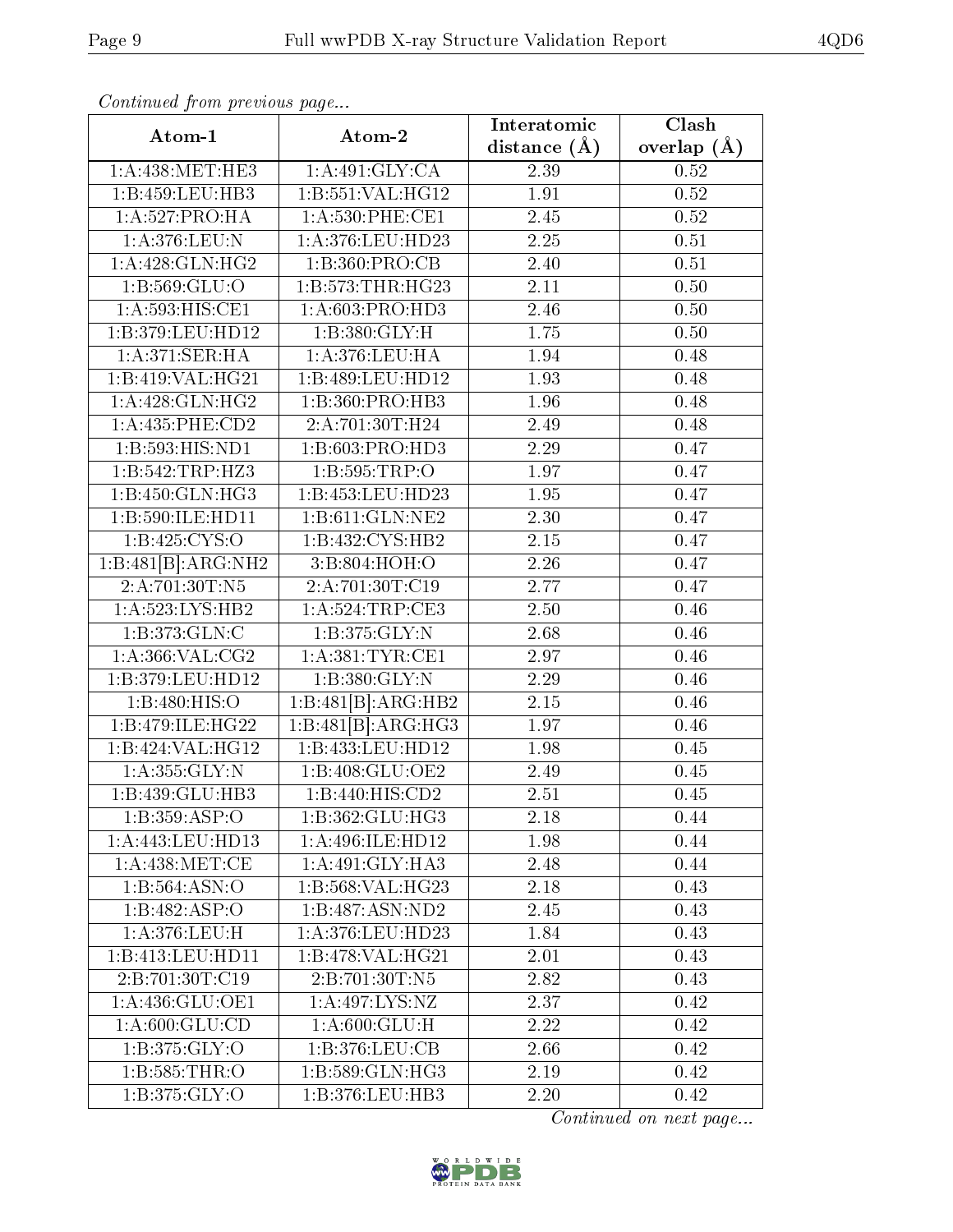| Atom-1             | Atom-2               | Interatomic    | Clash         |
|--------------------|----------------------|----------------|---------------|
|                    |                      | distance $(A)$ | overlap $(A)$ |
| 2:B:701:30T:H27    | 2: B: 701:30T:H16    | 2.02           | 0.42          |
| 1:B:372:GLY:H      | 1:B:376:LEU:H        | 1.66           | 0.42          |
| 1:B:481[A]:ARG:HG2 | 1: B: 535: TYR: CD2  | 2.55           | 0.42          |
| 1:B:418:LEU:CD2    | 1:B:498:VAL:HB       | 2.47           | 0.41          |
| 1:B:419:VAL:HG21   | 1:B:499:SER:HB3      | 2.02           | 0.41          |
| 1: A:569: GLU:O    | 1: A: 573: THR: HG23 | 2.20           | 0.41          |
| 1:B:598:ARG:HA     | 1:B:599:PRO:HD2      | 1.74           | 0.41          |
| 1:A:593:HIS:ND1    | 1:A:603:PRO:HD3      | 2.36           | 0.41          |
| 1:B:443:LEU:HB3    | 1:B:485:ALA:O        | 2.19           | 0.41          |
| 1: A:403: PHE:O    | 1:A:406:GLU:HB2      | 2.20           | 0.41          |
| 1: A:424: VAL:HG23 | 1:B:357:VAL:HA       | 2.03           | 0.41          |
| 1: A:611: GLN:O    | 1: A:615: ILE: HG13  | 2.21           | 0.40          |
| 1: A:579: LYS: HG3 | 1: A:588:TYR:HB2     | 2.02           | 0.40          |
| 1: A:400: GLU:HB2  | 1:A:401:GLU:H        | 1.72           | 0.40          |

Continued from previous page...

There are no symmetry-related clashes.

#### 5.3 Torsion angles (i)

#### 5.3.1 Protein backbone  $(i)$

In the following table, the Percentiles column shows the percent Ramachandran outliers of the chain as a percentile score with respect to all X-ray entries followed by that with respect to entries of similar resolution.

The Analysed column shows the number of residues for which the backbone conformation was analysed, and the total number of residues.

| Mol | Chain | Analysed                      | Favoured | Allowed   Outliers |           | Percentiles                   |
|-----|-------|-------------------------------|----------|--------------------|-----------|-------------------------------|
|     |       | $238/266$ (90\%)   216 (91\%) |          | $15(6\%)$          | 7(3%)     | $\sqrt{4}$ 2                  |
|     |       | $239/266$ (90\%)   214 (90\%) |          | $20(8\%)$          | $5(2\%)$  | $\boxed{7}$                   |
| All | All   | $477/532(90\%)$   430 (90\%)  |          | 35(7%)             | $12(2\%)$ | $\vert\vert$ 3<br>$\boxed{5}$ |

All (12) Ramachandran outliers are listed below:

| Mol | Chain | Res | Type |
|-----|-------|-----|------|
|     |       | 429 | ALA  |
|     |       | 430 | PRO  |
|     |       | 533 | SER. |
|     |       | 401 | GLU  |

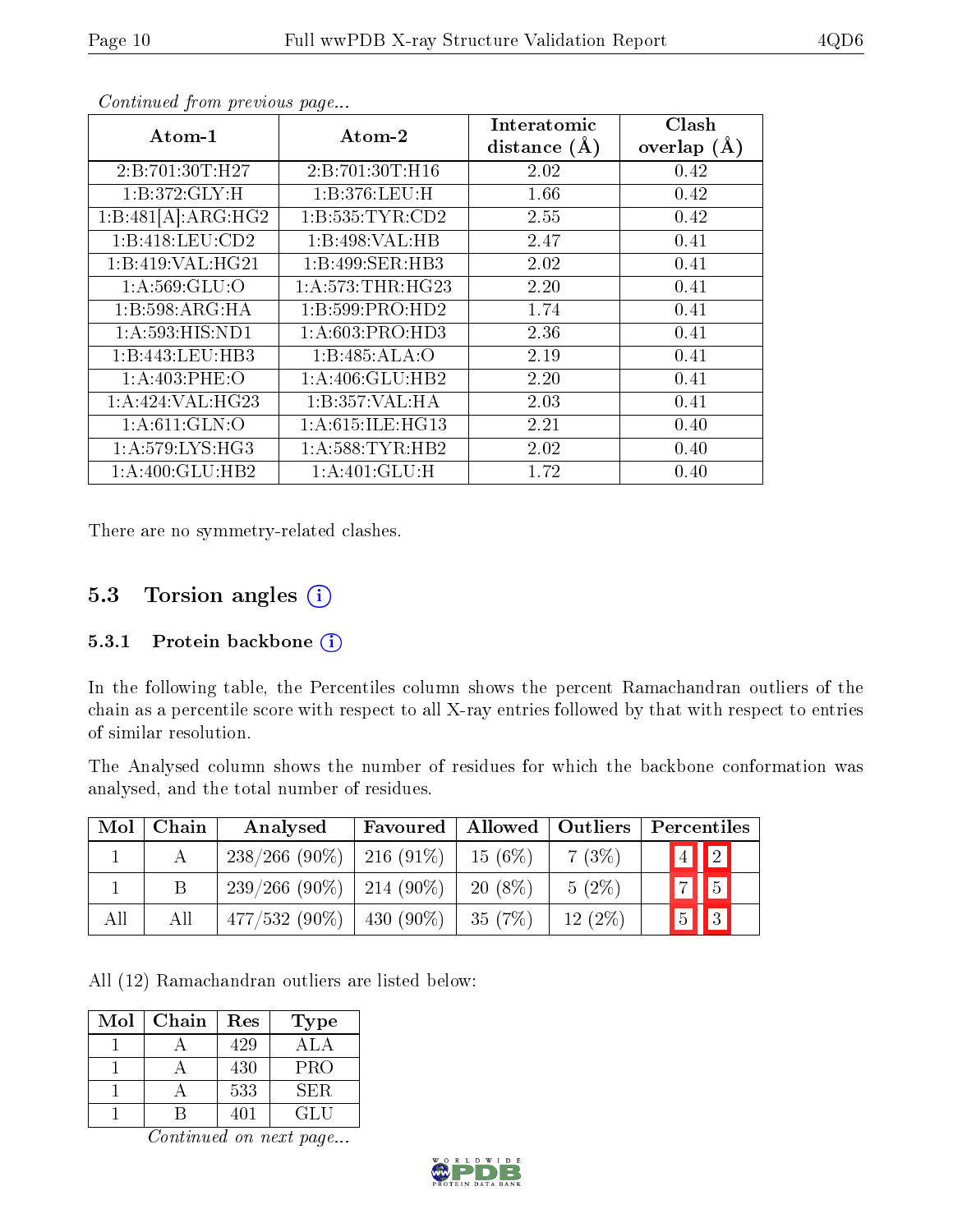|              | оонынаса јют ртоново раде |     |             |  |  |  |  |  |
|--------------|---------------------------|-----|-------------|--|--|--|--|--|
| Mol          | Chain                     | Res | <b>Type</b> |  |  |  |  |  |
| 1            | B                         | 403 | PHE         |  |  |  |  |  |
| 1            | А                         | 481 | ARG         |  |  |  |  |  |
| $\mathbf{1}$ | А                         | 502 | <b>GLY</b>  |  |  |  |  |  |
| 1            | В                         | 376 | <b>LEU</b>  |  |  |  |  |  |
| 1            | В                         | 429 | ALA         |  |  |  |  |  |
| 1            | А                         | 385 | <b>LYS</b>  |  |  |  |  |  |
| 1            | А                         | 439 | <b>GLU</b>  |  |  |  |  |  |
| 1            |                           | 599 | PRO         |  |  |  |  |  |

Continued from previous page.

#### 5.3.2 Protein sidechains (i)

In the following table, the Percentiles column shows the percent sidechain outliers of the chain as a percentile score with respect to all X-ray entries followed by that with respect to entries of similar resolution.

The Analysed column shows the number of residues for which the sidechain conformation was analysed, and the total number of residues.

| Mol | Chain | Analysed        | Rotameric   Outliers |             | Percentiles |  |            |  |
|-----|-------|-----------------|----------------------|-------------|-------------|--|------------|--|
|     |       | $214/233(92\%)$ | 193 $(90\%)$         | $21(10\%)$  | 8           |  | $\sqrt{8}$ |  |
|     |       | $215/233(92\%)$ | 194 (90\%)           | $21(10\%)$  |             |  |            |  |
| All | All   | $429/466(92\%)$ | 387 $(90\%)$         | 42 $(10\%)$ |             |  |            |  |

All (42) residues with a non-rotameric sidechain are listed below:

| Mol          | ${\rm Chain}$      | Res | $_{\rm Type}$        |
|--------------|--------------------|-----|----------------------|
| 1            | А                  | 373 | <b>GLN</b>           |
| $\mathbf{1}$ | $\bf{A}$           | 376 | LEU                  |
| $\mathbf{1}$ | $\overline{\rm A}$ | 401 | GLU                  |
| 1            | $\boldsymbol{A}$   | 403 | PHE                  |
| $\mathbf{1}$ | $\bf{A}$           | 404 | ILE                  |
| $\mathbf{1}$ | $\overline{\rm A}$ | 412 | ĪYS                  |
| $\mathbf{1}$ | $\boldsymbol{A}$   | 421 | LEU                  |
| $\mathbf{1}$ | $\overline{\rm A}$ | 424 | <b>VAL</b>           |
| $\mathbf{1}$ | $\boldsymbol{A}$   | 426 | LEU                  |
| $\mathbf{1}$ | $\boldsymbol{A}$   | 450 | GLN                  |
| $\mathbf{1}$ | $\boldsymbol{A}$   | 464 | LEU                  |
| $\mathbf 1$  | $\bf{A}$           | 486 | $\rm{ARG}$           |
| 1            | $\overline{\rm A}$ | 528 | $\operatorname{GLU}$ |
| $\mathbf{1}$ | $\boldsymbol{A}$   | 560 | $\operatorname{GLU}$ |
| 1            | A                  | 571 | ILE                  |

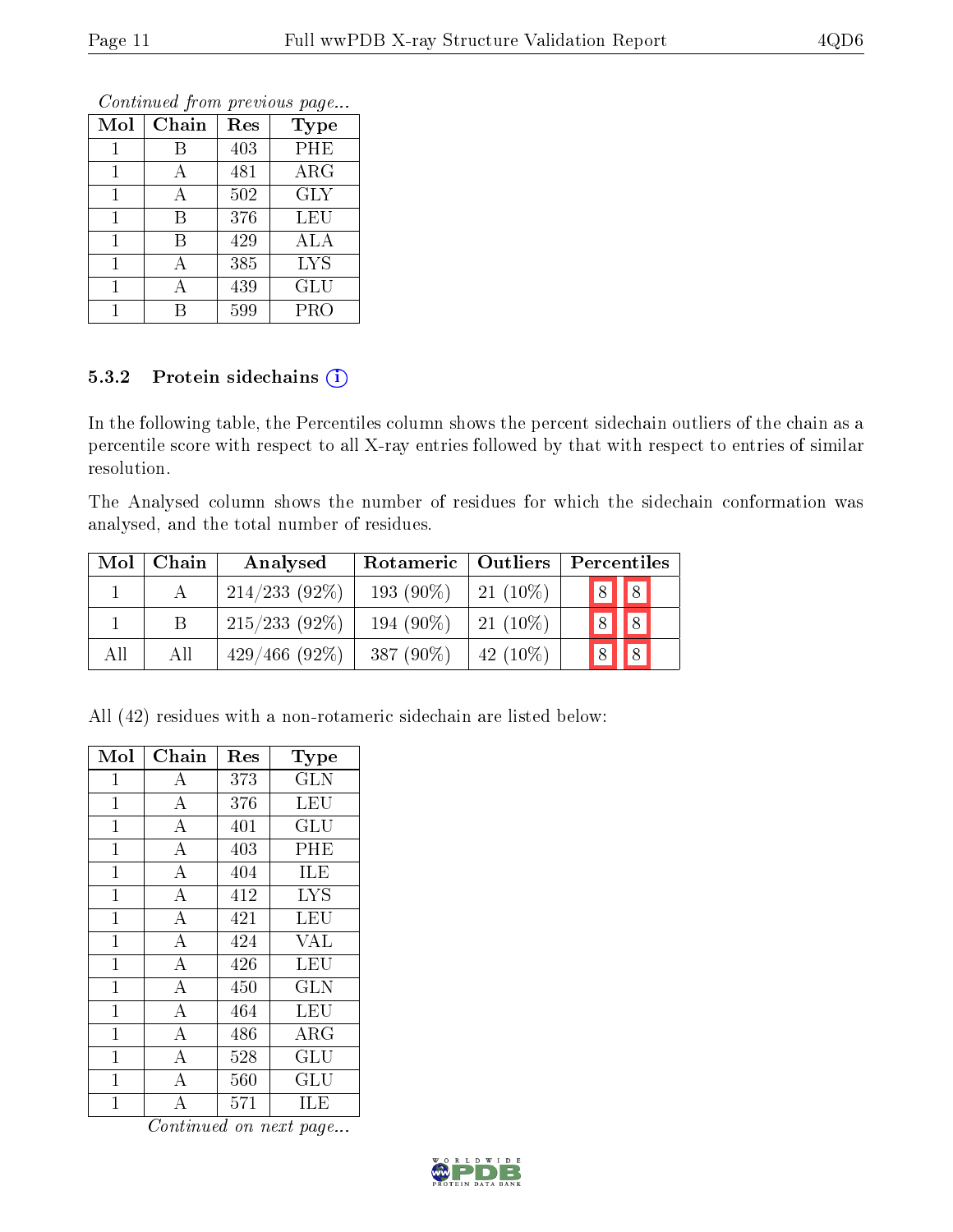| Mol            | $\overline{\text{Chain}}$ | Res              | Type                         |
|----------------|---------------------------|------------------|------------------------------|
| $\overline{1}$ | $\overline{\rm A}$        | 581              | $\rm{ARG}$                   |
| $\mathbf{1}$   | $\overline{A}$            | 582              | <b>LEU</b>                   |
| $\overline{1}$ | $\overline{A}$            | 593              | <b>HIS</b>                   |
| $\overline{1}$ | $\overline{A}$            | 600              | GLU                          |
| $\overline{1}$ | $\overline{A}$            | 606              | $\overline{\text{SER}}$      |
| $\overline{1}$ | $\overline{\rm A}$        | 617              | $\overline{{\rm GL}}{\rm U}$ |
| $\overline{1}$ | $\overline{\mathrm{B}}$   | 361              | <b>SER</b>                   |
| $\mathbf{1}$   | $\overline{\mathrm{B}}$   | 368              | $\overline{\text{GLU}}$      |
| $\overline{1}$ | $\overline{\mathrm{B}}$   | 371              | <b>SER</b>                   |
| $\overline{1}$ | $\overline{\mathrm{B}}$   | 374              | $\overline{\rm{PHE}}$        |
| $\mathbf{1}$   | $\overline{\mathrm{B}}$   | 384              | <b>ASN</b>                   |
| $\overline{1}$ | $\overline{\mathrm{B}}$   | 403              | $\overline{\text{PHE}}$      |
| $\overline{1}$ | $\overline{\mathbf{B}}$   | 404              | ILE                          |
| $\mathbf{1}$   | $\overline{\mathrm{B}}$   | 414              | <b>SER</b>                   |
| $\overline{1}$ | $\overline{\mathrm{B}}$   | 426              | $\overline{\text{LEU}}$      |
| $\mathbf{1}$   | $\, {\bf B}$              | 427              | GLU                          |
| $\mathbf{1}$   | $\overline{\mathrm{B}}$   | 433              | $\overline{\text{LEU}}$      |
| $\overline{1}$ | $\overline{\mathrm{B}}$   | 450              | $\overline{\text{GLN}}$      |
| $\overline{1}$ | $\overline{\mathrm{B}}$   | 453              | $\overline{\text{LEU}}$      |
| $\overline{1}$ | $\overline{\mathrm{B}}$   | 464              | LEU                          |
| $\overline{1}$ | $\overline{\mathrm{B}}$   | 475              | $\overline{\text{GLU}}$      |
| $\overline{1}$ | $\overline{\mathrm{B}}$   | $\overline{528}$ | $\overline{{\rm GLU}}$       |
| $\mathbf{1}$   | $\overline{\mathrm{B}}$   | 530              | PHE                          |
| $\overline{1}$ | $\overline{\mathrm{B}}$   | $\overline{533}$ | $\overline{\text{SER}}$      |
| $\overline{1}$ | $\overline{\mathrm{B}}$   | 536              | <b>SER</b>                   |
| $\overline{1}$ | $\overline{\mathrm{B}}$   | 581              | $\overline{\rm{ARG}}$        |
| $\overline{1}$ | $\overline{\mathrm{B}}$   | 606              | $\overline{\text{SER}}$      |

Continued from previous page...

Some sidechains can be flipped to improve hydrogen bonding and reduce clashes. All (7) such sidechains are listed below:

| Mol | Chain | Res | <b>Type</b> |
|-----|-------|-----|-------------|
|     | А     | 420 | <b>GLN</b>  |
|     | А     | 450 | <b>GLN</b>  |
|     | В     | 367 | <b>GLN</b>  |
|     | R     | 384 | ASN         |
|     | R     | 420 | <b>GLN</b>  |
|     | В     | 440 | <b>HIS</b>  |
|     |       | 493 | ASN         |

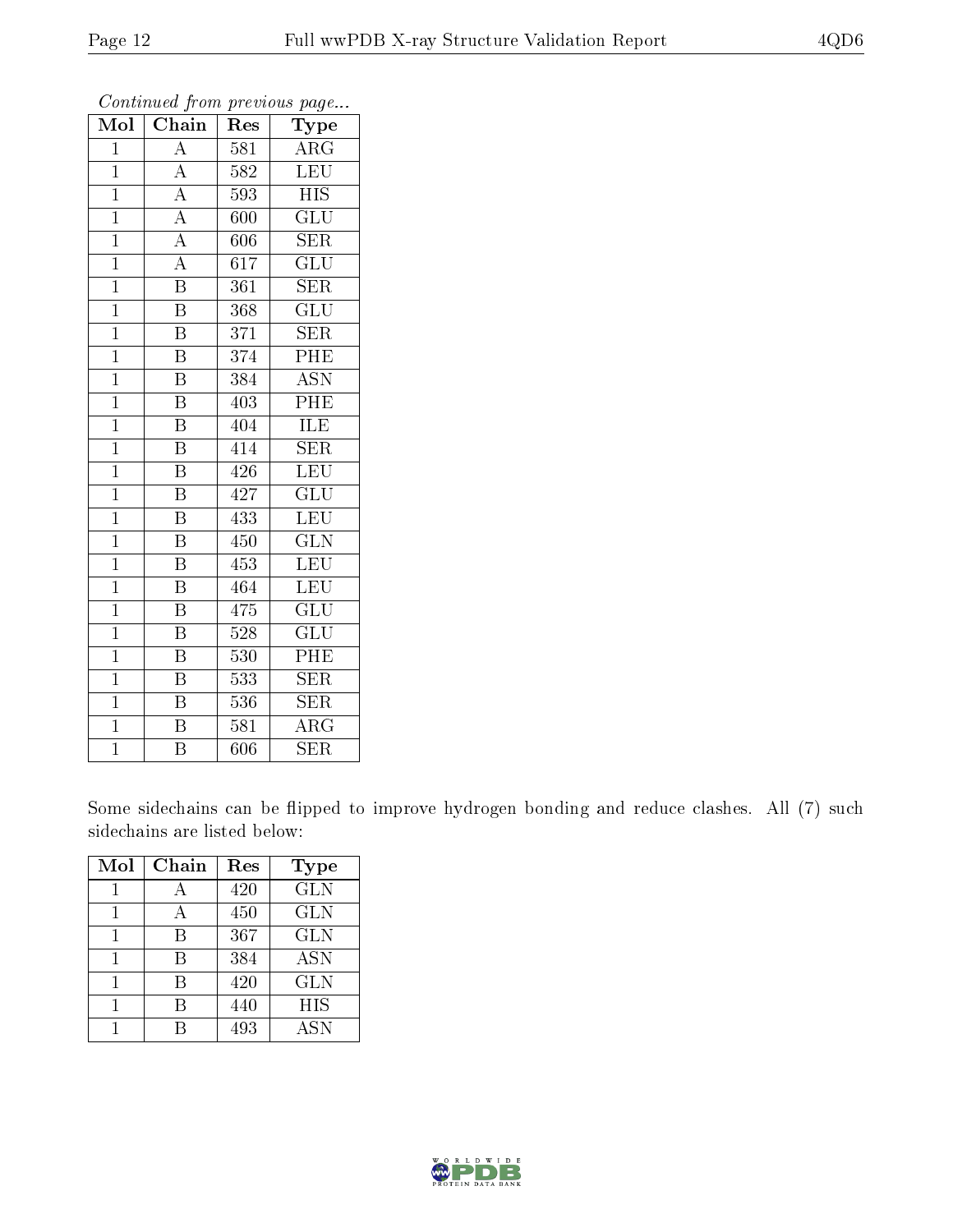#### $5.3.3$  RNA  $(i)$

There are no RNA molecules in this entry.

#### 5.4 Non-standard residues in protein, DNA, RNA chains (i)

There are no non-standard protein/DNA/RNA residues in this entry.

#### 5.5 Carbohydrates (i)

There are no carbohydrates in this entry.

#### 5.6 Ligand geometry  $(i)$

2 ligands are modelled in this entry.

In the following table, the Counts columns list the number of bonds (or angles) for which Mogul statistics could be retrieved, the number of bonds (or angles) that are observed in the model and the number of bonds (or angles) that are defined in the Chemical Component Dictionary. The Link column lists molecule types, if any, to which the group is linked. The Z score for a bond length (or angle) is the number of standard deviations the observed value is removed from the expected value. A bond length (or angle) with  $|Z| > 2$  is considered an outlier worth inspection. RMSZ is the root-mean-square of all Z scores of the bond lengths (or angles).

| Mol |                   |                                |     | ${\rm Link}$             |            | Bond lengths |             |          | Bond angles |                                      |
|-----|-------------------|--------------------------------|-----|--------------------------|------------|--------------|-------------|----------|-------------|--------------------------------------|
|     | Type <sub> </sub> | $\mid$ Chain $\mid$ Res $\mid$ |     |                          | Counts     | <b>RMSZ</b>  | # $ Z  > 2$ | Counts   | RMSZ        | E                                    |
|     | 30T               |                                | 701 | $\overline{\phantom{0}}$ | 38, 39, 39 | 2.66         | 3(7%)       | 49,55,55 | 2.21        | $14(28\%)$                           |
|     | 30T               |                                | 701 | $\overline{\phantom{0}}$ | 38,39,39   | 2.41         | $4(10\%)$   | 49,55,55 | 2.44        | $\left 18\,\left(36\%\right)\right $ |

In the following table, the Chirals column lists the number of chiral outliers, the number of chiral centers analysed, the number of these observed in the model and the number defined in the Chemical Component Dictionary. Similar counts are reported in the Torsion and Rings columns. '-' means no outliers of that kind were identified.

| Mol |     |     |        | Type   Chain   Res   Link   Chirals | <b>Torsions</b>                | Rings |
|-----|-----|-----|--------|-------------------------------------|--------------------------------|-------|
|     |     |     | $\sim$ | <b>Contract Contract</b>            | $\frac{2}{22/34/34}$   0/5/5/5 |       |
|     | 30T | 701 | $\sim$ | $\sim$                              | $1/22/34/34$   0/5/5/5         |       |

All (7) bond length outliers are listed below:

|  |  |                     |           | $\mid$ Mol $\mid$ Chain $\mid$ Res $\mid$ Type $\mid$ Atoms $\mid$ Z $\mid$ Observed(A) $\mid$ Ideal(A) |  |
|--|--|---------------------|-----------|---------------------------------------------------------------------------------------------------------|--|
|  |  | $701$   30T   C2-S7 | 1 - 12 14 | 1.58                                                                                                    |  |

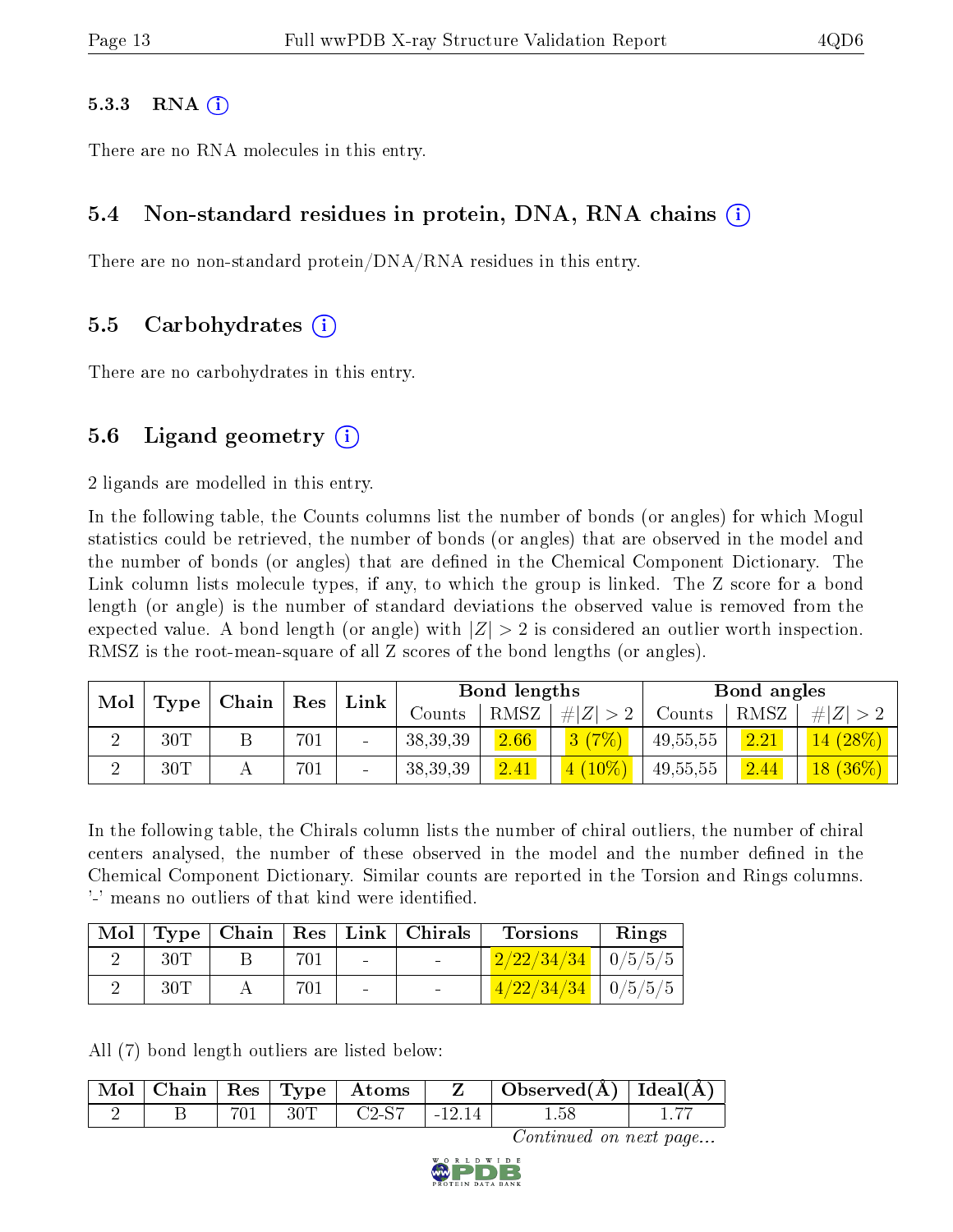| Mol | Chain | Res | Type | <b>Atoms</b> |          | Observed $(A$ | Ideal(A) |
|-----|-------|-----|------|--------------|----------|---------------|----------|
| 2   |       | 701 | 30T  | $C2-S7$      | $-10.31$ | 1.61          | 1.77     |
| 2   |       | 701 | 30T  | $C8-S7$      | $-9.16$  | 1.62          | 1.77     |
| 9   | В     | 701 | 30T  | $C8-S7$      | $-8.83$  | 1.63          | 1.77     |
| 2   | B     | 701 | 30T  | $N22-N21$    | 3.60     | 1.44          | 1.37     |
|     |       | 701 | 30T  | $C6-N17$     | $-2.35$  | 1.34          | 1.38     |
|     |       | 701 | 30T  | $C20-N21$    | $-2.13$  | 1.31          | 1.36     |

Continued from previous page...

All (32) bond angle outliers are listed below:

| Mol            | Chain                   | Res | Type              | Atoms                        | $\overline{\mathbf{Z}}$ | Observed $(°)$ | Ideal( $^o$ ) |
|----------------|-------------------------|-----|-------------------|------------------------------|-------------------------|----------------|---------------|
| $\overline{2}$ | A                       | 701 | 30T               | C30-C20-N21                  | $-7.28$                 | 109.33         | 120.96        |
| $\overline{2}$ | $\boldsymbol{A}$        | 701 | $30\mathrm{T}$    | $C8-S7-C2$                   | 5.56                    | 114.15         | 104.35        |
| $\overline{2}$ | $\overline{B}$          | 701 | 30T               | O15-S7-O14                   | $-5.37$                 | 108.97         | 119.23        |
| $\overline{2}$ | $\overline{B}$          | 701 | 30T               | $C8-S7-C2$                   | 5.06                    | 113.27         | 104.35        |
| $\overline{2}$ | $\overline{\rm A}$      | 701 | 30T               | $C19-C20-C30$                | 4.97                    | 136.34         | 129.44        |
| $\sqrt{2}$     | $\boldsymbol{A}$        | 701 | $\overline{3}0$ T | O15-S7-C8                    | $-4.37$                 | 103.04         | 107.97        |
| $\overline{2}$ | $\overline{\mathrm{B}}$ | 701 | 30T               | $\overline{\text{C3-C2-S7}}$ | $-4.29$                 | 114.02         | 119.21        |
| $\overline{2}$ | A                       | 701 | 30T               | O15-S7-O14                   | $-4.24$                 | 111.14         | 119.23        |
| $\overline{2}$ | $\overline{B}$          | 701 | 30T               | $C6-C1-C2$                   | 4.23                    | 119.44         | 117.15        |
| $\overline{2}$ | $\boldsymbol{B}$        | 701 | 30T               | $\overline{C1-C2-S7}$        | 4.13                    | 124.20         | 119.21        |
| $\overline{2}$ | $\, {\bf B}$            | 701 | 30T               | C25-C24-C23                  | $-3.97$                 | 107.09         | 111.48        |
| $\overline{2}$ | $\boldsymbol{A}$        | 701 | $\overline{30T}$  | $C27-C28-C23$                | $3.\overline{92}$       | 115.82         | 111.48        |
| $\overline{2}$ | $\overline{A}$          | 701 | 30T               | O15-S7-C2                    | 3.55                    | 111.97         | 107.97        |
| $\overline{2}$ | $\overline{B}$          | 701 | $30\mathrm{T}$    | O14-S7-C8                    | 3.41                    | 111.82         | 107.97        |
| $\overline{2}$ | $\boldsymbol{A}$        | 701 | 30T               | C32-C31-C30                  | $-3.21$                 | 116.53         | 120.56        |
| $\overline{2}$ | $\boldsymbol{A}$        | 701 | 30T               | $C3-C2-S7$                   | 3.17                    | 123.04         | 119.21        |
| $\overline{2}$ | $\overline{\rm A}$      | 701 | 30T               | $C35-C30-C31$                | 3.16                    | 123.89         | 117.59        |
| $\overline{2}$ | $\boldsymbol{B}$        | 701 | $30\mathrm{T}$    | $C10$ -C9-C8                 | 3.11                    | 122.18         | 118.95        |
| $\overline{2}$ | $\overline{\mathrm{B}}$ | 701 | 30T               | $C30-C20-N21$                | $-3.10$                 | 116.00         | 120.96        |
| $\overline{2}$ | $\bf{A}$                | 701 | 30T               | C20-C19-C18                  | $-3.07$                 | 101.98         | 105.94        |
| $\overline{2}$ | $\boldsymbol{A}$        | 701 | 30T               | C12-C13-C8                   | 2.96                    | 122.02         | 118.95        |
| $\overline{2}$ | $\bf{A}$                | 701 | 30T               | $C4-C3-C2$                   | 2.94                    | 118.74         | 117.15        |
| $\overline{2}$ | $\boldsymbol{A}$        | 701 | 30T               | $C6-C1-C2$                   | 2.86                    | 118.70         | 117.15        |
| $\overline{2}$ | А                       | 701 | 30T               | $C31-C30-C20$                | $-2.81$                 | 116.85         | 121.28        |
| $\overline{2}$ | $\overline{B}$          | 701 | 30T               | $C1-C6-N5$                   | $-2.77$                 | 117.54         | 123.41        |
| $\overline{2}$ | $\mathbf B$             | 701 | $30\mathrm{T}$    | $C6-N5-C4$                   | 2.73                    | 122.20         | 117.91        |
| $\overline{2}$ | $\overline{B}$          | 701 | $30\mathrm{T}$    | O14-S7-C2                    | $-2.58$                 | 105.06         | 107.97        |
| $\overline{2}$ | $\boldsymbol{A}$        | 701 | 30T               | C19-C20-N21                  | 2.36                    | 114.32         | 109.96        |
| $\overline{2}$ | $\overline{\mathrm{B}}$ | 701 | 30T               | $C13-C8-C9$                  | $-2.21$                 | 117.36         | 120.44        |
| $\overline{2}$ | $\overline{B}$          | 701 | $30\mathrm{T}$    | C32-C31-C30                  | $-2.17$                 | 117.84         | 120.56        |
| $\overline{2}$ | A                       | 701 | 30T               | $C18-N17-C6$                 | $-2.16$                 | 121.62         | 128.62        |
| $\overline{2}$ | $\overline{A}$          | 701 | 30T               | $C9-C8-S7$                   | 2.02                    | 122.09         | 119.52        |

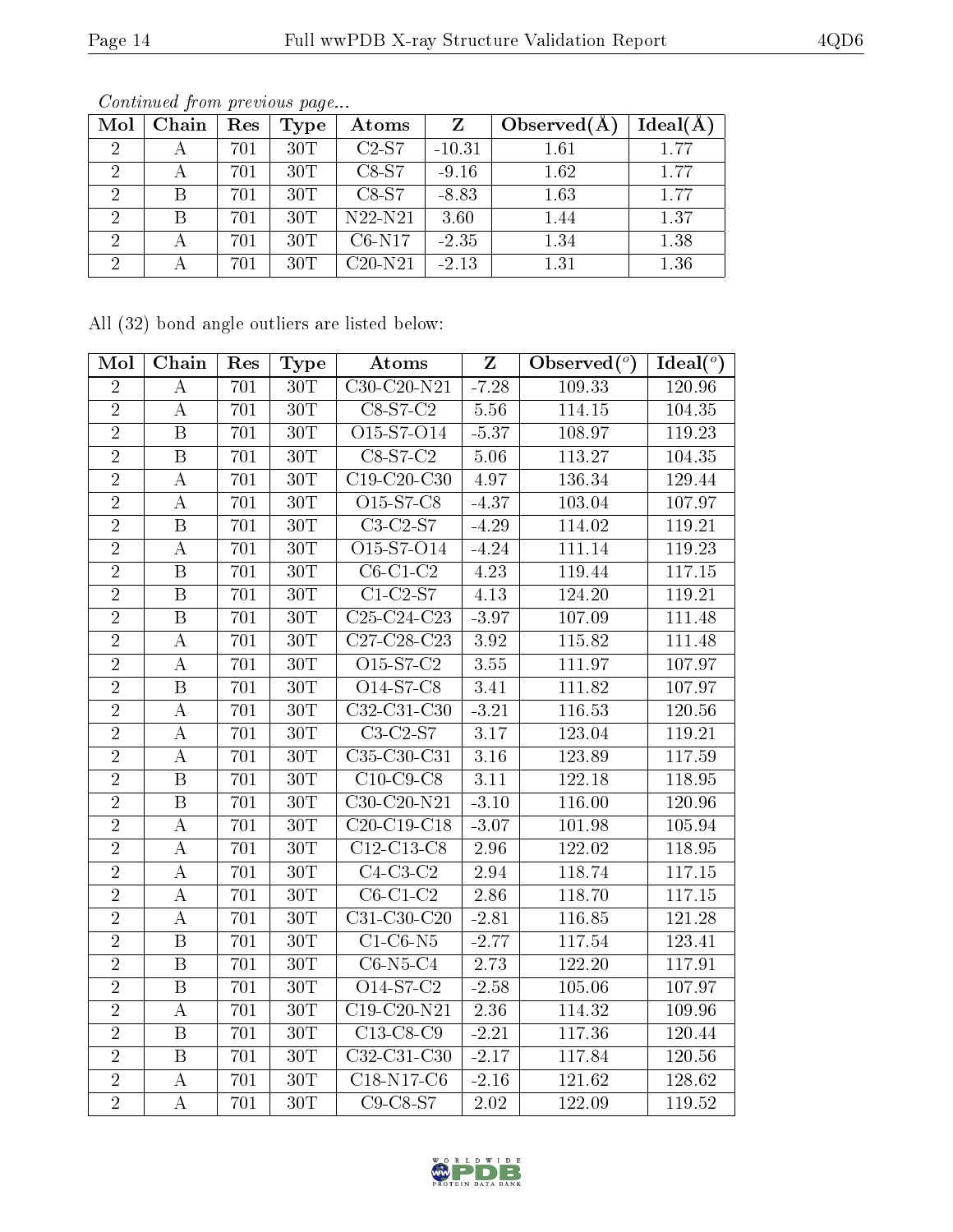There are no chirality outliers.

| Mol                         | Chain | Res | Type | Atoms          |
|-----------------------------|-------|-----|------|----------------|
| $\mathcal{D}_{\mathcal{L}}$ |       | 701 | 30T  | C3-C2-S7-O15   |
| $\mathcal{D}$               | R     | 701 | 30T  | $C1-C2-S7-015$ |
| 2                           |       | 701 | 30T  | C13-C8-S7-O14  |
| $\mathcal{D}$               |       | 701 | 30T  | C9-C8-S7-O14   |
| 2                           |       | 701 | 30T  | C1-C2-S7-O15   |
| 2                           |       | 701 | 30T  | C3-C2-S7-O15   |

All (6) torsion outliers are listed below:

There are no ring outliers.

2 monomers are involved in 8 short contacts:

| Mol |  |  | Chain   Res   Type   Clashes   Symm-Clashes |
|-----|--|--|---------------------------------------------|
|     |  |  |                                             |
|     |  |  |                                             |

The following is a two-dimensional graphical depiction of Mogul quality analysis of bond lengths, bond angles, torsion angles, and ring geometry for all instances of the Ligand of Interest. In addition, ligands with molecular weight > 250 and outliers as shown on the validation Tables will also be included. For torsion angles, if less then 5% of the Mogul distribution of torsion angles is within 10 degrees of the torsion angle in question, then that torsion angle is considered an outlier. Any bond that is central to one or more torsion angles identified as an outlier by Mogul will be highlighted in the graph. For rings, the root-mean-square deviation (RMSD) between the ring in question and similar rings identified by Mogul is calculated over all ring torsion angles. If the average RMSD is greater than 60 degrees and the minimal RMSD between the ring in question and any Mogul-identified rings is also greater than 60 degrees, then that ring is considered an outlier. The outliers are highlighted in purple. The color gray indicates Mogul did not find sufficient equivalents in the CSD to analyse the geometry.

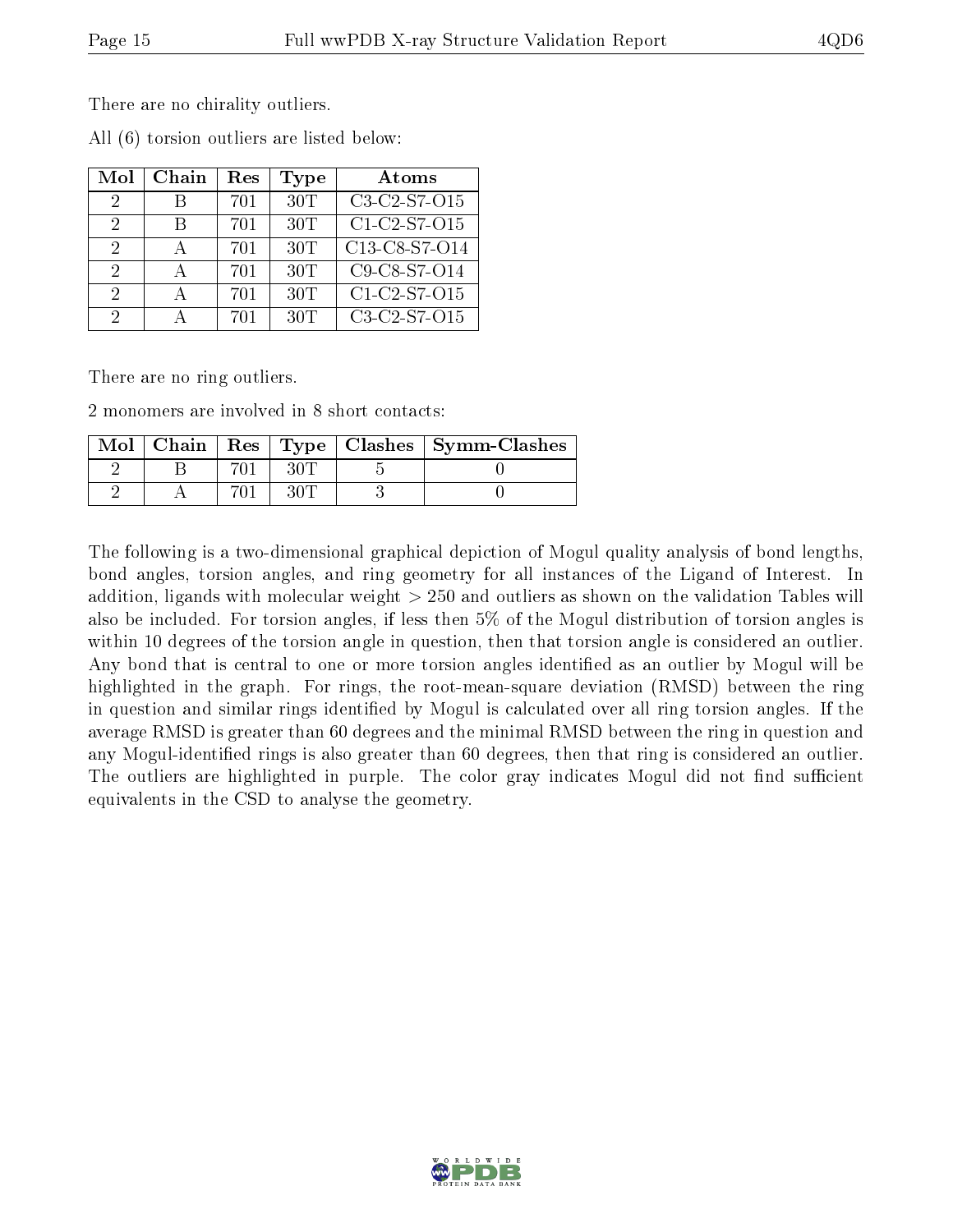

### 5.7 [O](https://www.wwpdb.org/validation/2017/XrayValidationReportHelp#nonstandard_residues_and_ligands)ther polymers (i)

There are no such residues in this entry.

### 5.8 Polymer linkage issues (i)

There are no chain breaks in this entry.

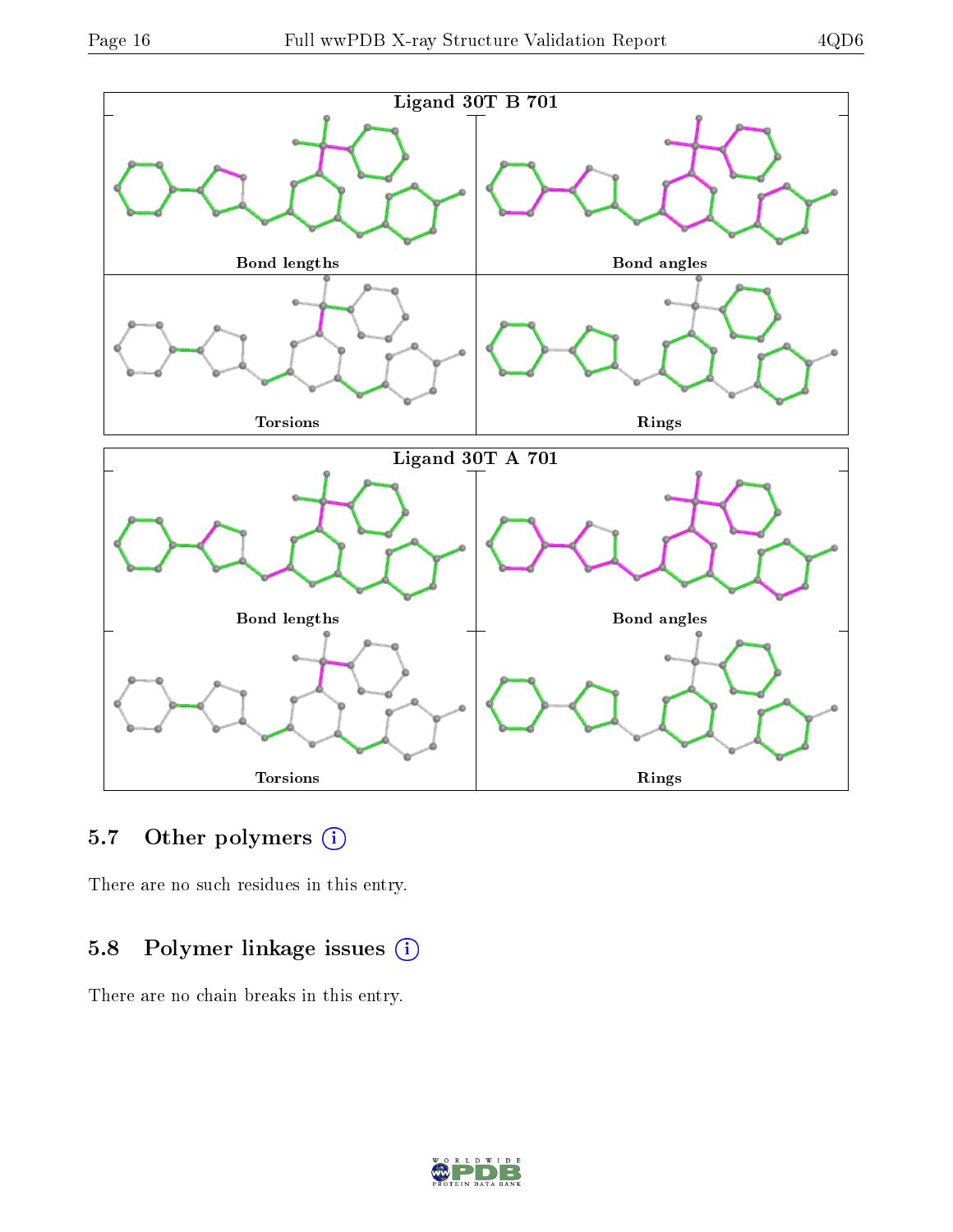## 6 Fit of model and data  $(i)$

## 6.1 Protein, DNA and RNA chains (i)

In the following table, the column labelled  $#RSRZ>2'$  contains the number (and percentage) of RSRZ outliers, followed by percent RSRZ outliers for the chain as percentile scores relative to all X-ray entries and entries of similar resolution. The OWAB column contains the minimum, median,  $95<sup>th</sup>$  percentile and maximum values of the occupancy-weighted average B-factor per residue. The column labelled  $Q< 0.9$  lists the number of (and percentage) of residues with an average occupancy less than 0.9.

| Mol | Chain | Analysed         | ${ <\hspace{-1.5pt}{\mathrm{RSRZ}} \hspace{-1.5pt}>}$ | $\#\text{RSRZ}{>}2$  | $OWAB(A^2)$      | $\rm{Q}\textcolor{black}{<}0.9$ |
|-----|-------|------------------|-------------------------------------------------------|----------------------|------------------|---------------------------------|
|     |       | $244/266$ (91\%) | $-0.08$                                               | $4(1\%)$ 72<br>69    | 26, 50, 108, 159 |                                 |
|     |       | $243/266$ (91\%) | $-0.11$                                               | $5(2\%)$ 63<br>60    | 27, 52, 104, 130 |                                 |
| All | All   | $487/532(91\%)$  | $-0.09$                                               | 68<br>$9(1\%)$<br>65 | 26, 51, 107, 159 |                                 |

All (9) RSRZ outliers are listed below:

| Mol | $Chain$ | Res | Type       | <b>RSRZ</b> |
|-----|---------|-----|------------|-------------|
| 1   | В       | 374 | PHE        | 3.1         |
| 1   | В       | 376 | LEU        | 2.8         |
| 1   | В       | 403 | PHE        | 2.8         |
| 1   | А       | 372 | <b>GLY</b> | 2.5         |
| 1   | А       | 403 | PHE        | 2.2         |
| 1   | А       | 534 | $\rm{ARG}$ | 2.1         |
| 1   | А       | 400 | GLU        | 2.1         |
| 1   | R       | 375 | GLY        | 2.1         |
|     |         | 368 | GLU        | 2.1         |

### 6.2 Non-standard residues in protein, DNA, RNA chains  $(i)$

There are no non-standard protein/DNA/RNA residues in this entry.

#### 6.3 Carbohydrates (i)

There are no carbohydrates in this entry.

### 6.4 Ligands  $(i)$

In the following table, the Atoms column lists the number of modelled atoms in the group and the number defined in the chemical component dictionary. The B-factors column lists the minimum,

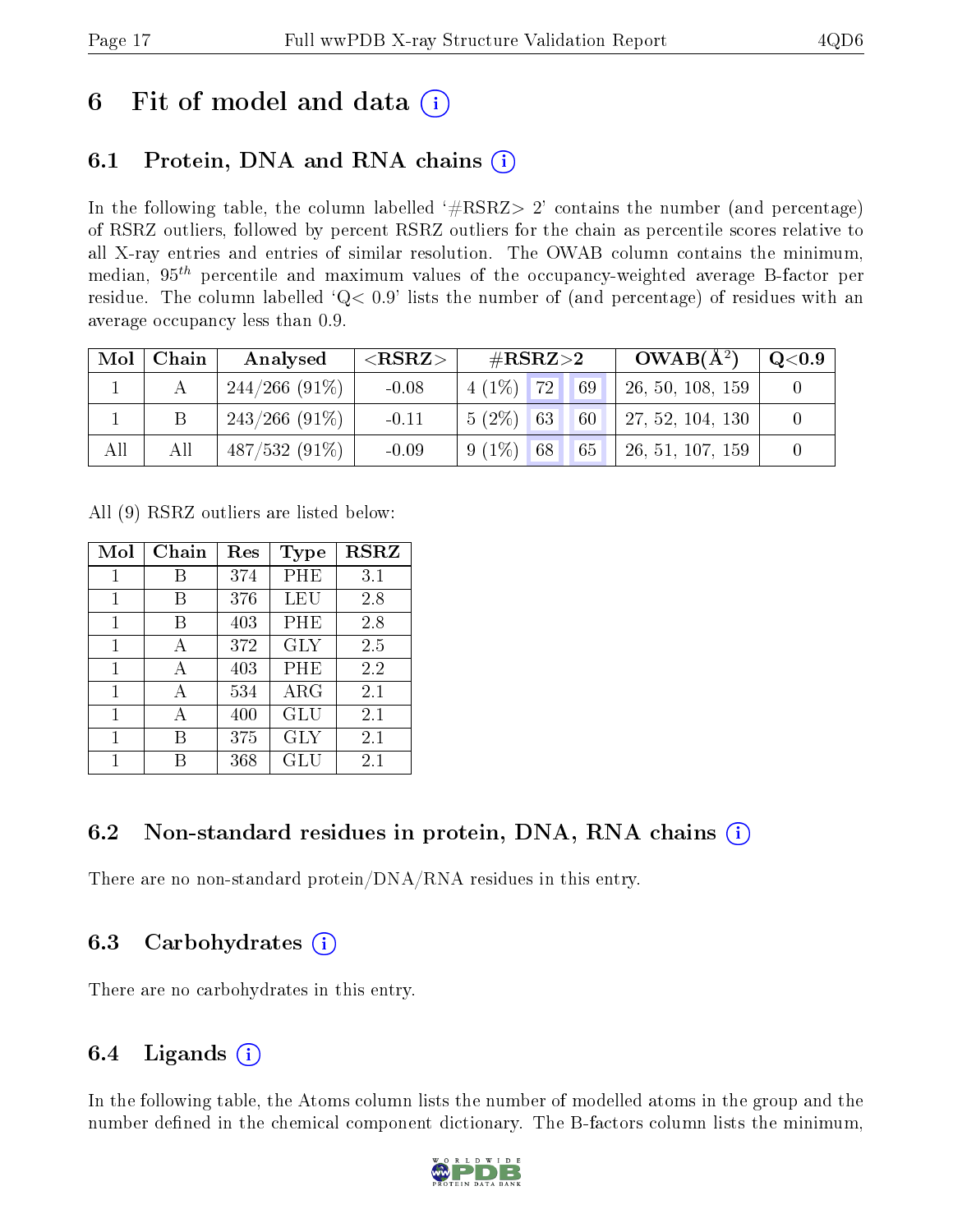| Mol |     |     |                             |      |      | $\perp$ Type   Chain   Res   Atoms   RSCC   RSR   B-factors( $\rm \AA^2)$   Q<0.9 |  |
|-----|-----|-----|-----------------------------|------|------|-----------------------------------------------------------------------------------|--|
|     | 30T | 701 | $^{\rm +}$ 35/35 $^{\rm -}$ | 0.95 | 0.15 | 31.57.84.89                                                                       |  |
|     | 30T | 701 | 35/35                       | 0.96 | 0.14 | 31,60,78,83                                                                       |  |

median,  $95<sup>th</sup>$  percentile and maximum values of B factors of atoms in the group. The column labelled ' $Q< 0.9$ ' lists the number of atoms with occupancy less than 0.9.

The following is a graphical depiction of the model fit to experimental electron density of all instances of the Ligand of Interest. In addition, ligands with molecular weight  $> 250$  and outliers as shown on the geometry validation Tables will also be included. Each fit is shown from different orientation to approximate a three-dimensional view.